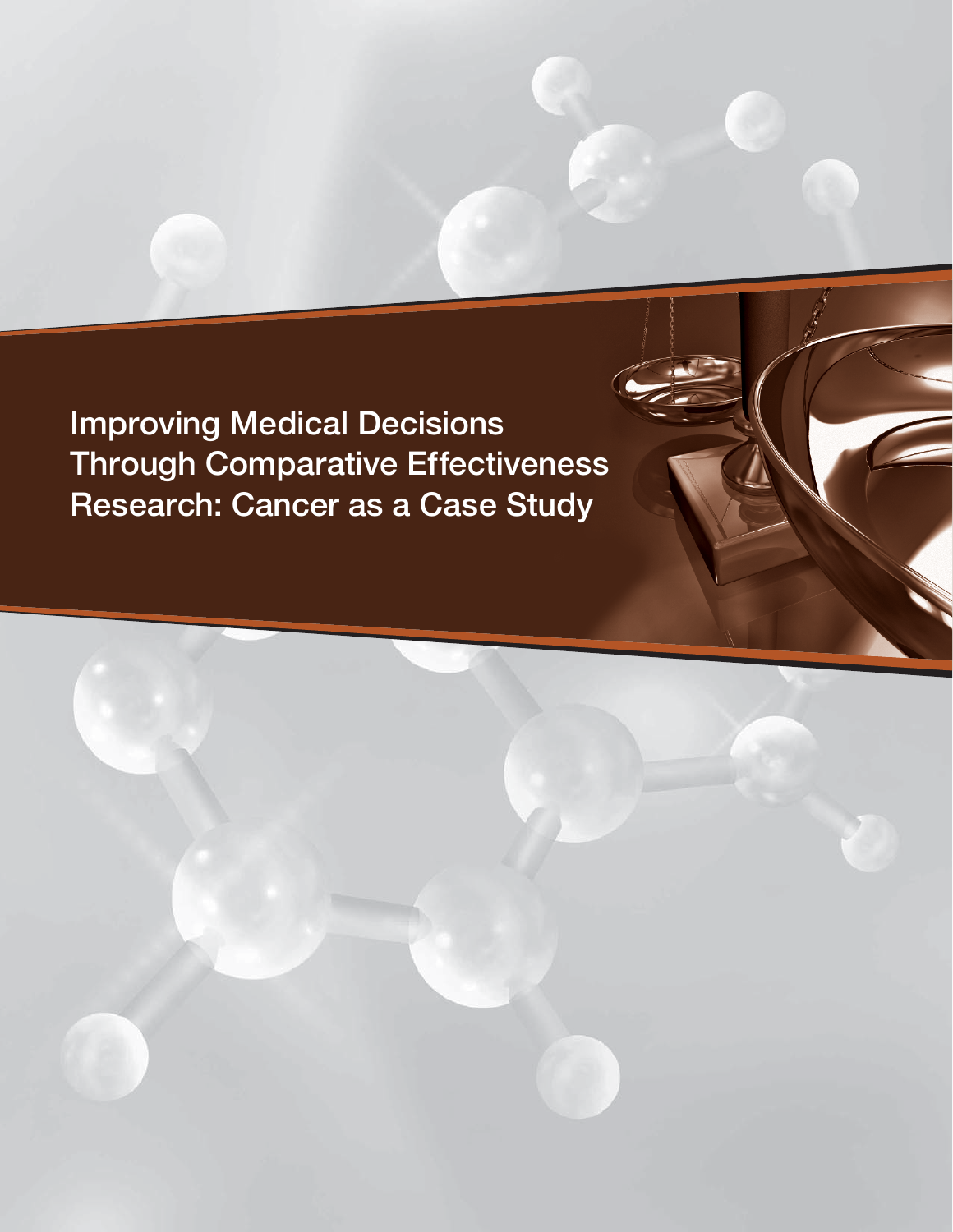# **CONTENTS**

| <b>EXECUTIVE SUMMARY</b> |    |                                                                                                                                                                                                                |                |
|--------------------------|----|----------------------------------------------------------------------------------------------------------------------------------------------------------------------------------------------------------------|----------------|
|                          |    |                                                                                                                                                                                                                |                |
|                          |    | 1. INTRODUCTION                                                                                                                                                                                                | $\overline{5}$ |
|                          |    |                                                                                                                                                                                                                |                |
|                          |    | 2. FINDING OUT WHAT WORKS IN HEALTH CARE                                                                                                                                                                       | 6              |
|                          |    | A. Randomized Clinical Trials: The Gold Standard for Evaluating Efficacy                                                                                                                                       | 6              |
|                          | В. | Methodological Approaches to Evaluating Effectiveness and<br><b>Comparative Effectiveness</b>                                                                                                                  | 8              |
|                          |    | C. Understanding How Subpopulations Respond to Medical Interventions                                                                                                                                           | 10             |
|                          | D. | Generating Comparative Effectiveness Research in the United States<br>and Other Countries                                                                                                                      | 12             |
|                          |    | 3. RECOMMENDATIONS                                                                                                                                                                                             | 13             |
|                          |    | Recommendation 1: A comprehensive CER program should be<br>developed to better identify the most effective health care options.                                                                                | 14             |
|                          |    | Recommendation 2: A comprehensive CER program should link data<br>from public and private entities to build upon existing data collection<br>efforts and research capabilities.                                | 16             |
|                          |    | Recommendation 3: CER studies should support the development of<br>"personalized" or stratified medicine.                                                                                                      | 19             |
|                          |    | Recommendation 4: Processes should be developed to ensure that<br>information gained through CER is incorporated into clinical practice and<br>better informs decisions made among patients, their health care |                |
|                          |    | providers, and payers.                                                                                                                                                                                         | 22             |
|                          |    | Endnotes                                                                                                                                                                                                       | 25             |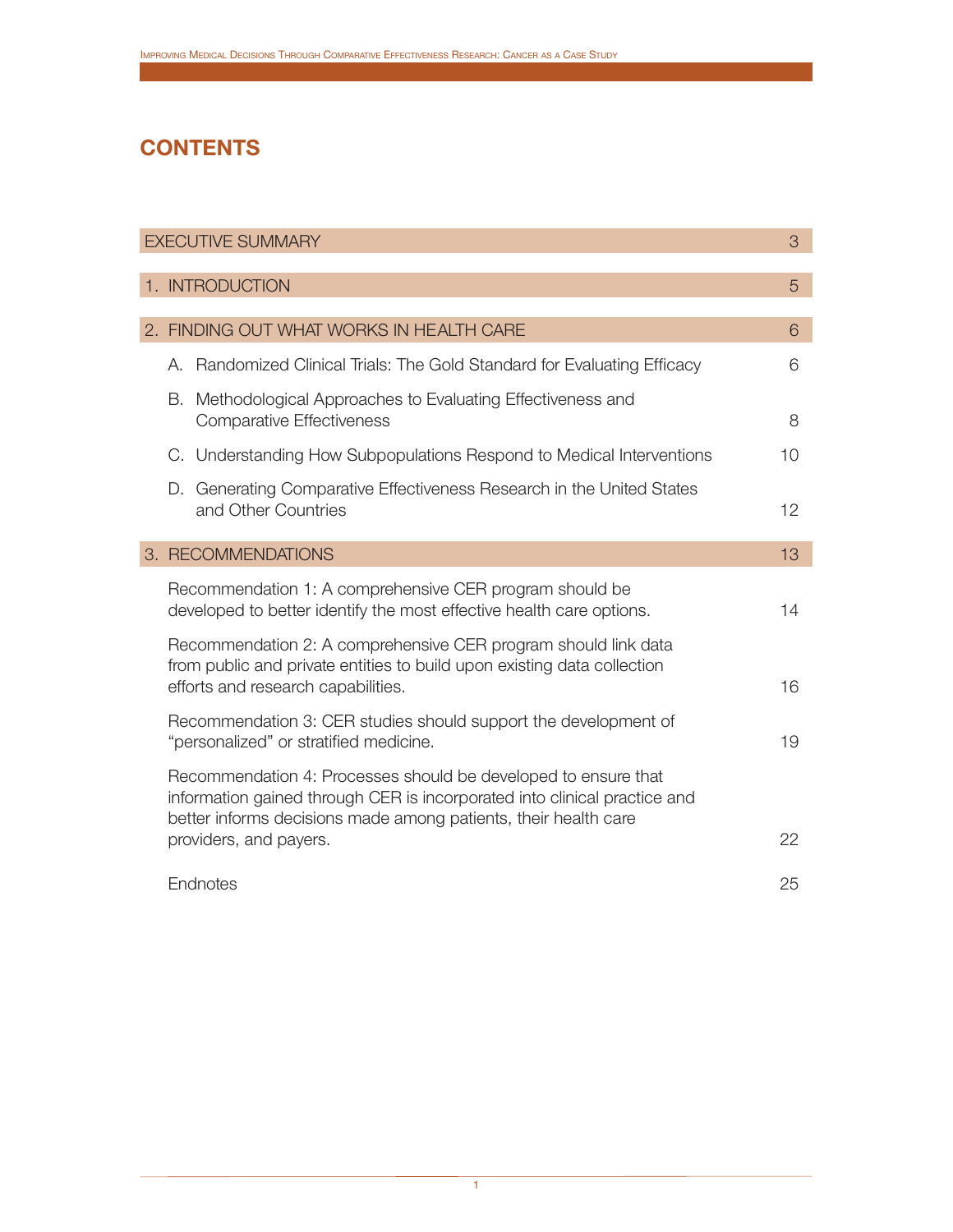# **AUTHORS**

## **Co-Chairs:**

**Al Benson III, MD, FACP,** Associate Director for Clinical Investigations, Robert H. Lurie Comprehensive Cancer Center of Northwestern University

**Kim Lyerly, MD,** Director, Duke Comprehensive Cancer Center

## **Committee Members:**

**Amy Abernathy, MD,** Associate Professor of Medicine, Division of Medical Oncology; Director, Duke Cancer Care Research Program, Duke University School of Medicine

David Alberts, MD, PhD, Director, Cancer Control and Prevention, Arizona Cancer Center

**Carolyn "Bo" Aldige,** President & Founder, Prevent Cancer Foundation

**Jeff Allen, PhD,** Executive Director, Friends of Cancer Research

**Robert Bast, MD,** Vice President for Translational Research, M.D. Anderson Cancer Center

**Donald Berry, PhD,** Chairman, Department of Biostatistics; Frank T. McGraw Memorial Chair of Cancer Research, M.D. Anderson Cancer Center

**Michael Caligiuri, MD,** Director, Ohio State Comprehensive Cancer Center; CEO, James Cancer Hospital & Solove Research Center, The Ohio State University

**Bruce Chabner, MD,** Clinical Director, Massachusetts General Hospital Cancer Center

**Adam Clark, PhD,** Director of Health Policy, Lance Armstrong Foundation

**William Dalton, MD, PhD,** CEO & Director, H. Lee Moffitt Cancer Center & Research Institute

**Nancy Davenpor t-Ennis,** CEO & President, National Patient Advocate Foundation

**Craig Earle, MD, MSc, FRCP(C),** Director, Health Services Research Program, Cancer Care Ontario and the Ontario Institute for Cancer Research

Bart Kamen, MD, PhD, Chief Medical Officer, Leukemia and Lymphoma Society

**Jennifer Malin, MD, PhD,** Associate Professor, Jonsson Comprehensive Cancer Center, UCLA

**William McGivney, PhD,** CEO, National Comprehensive Cancer Network

**William Nelson, MD,** Director, Sidney Kimmel Comprehensive Cancer Center at Johns Hopkins **University** 

Gilbert Omenn, MD, PhD, Professor of Internal Medicine, Human Genetics and Public Health, Center for Computational Medicine and Biology, University of Michigan

**Daniel Sargent, PhD,** Professor of Biostatistics, Professor of Oncology, Mayo Clinic

**Deborah Schrag, MD,** Associate Professor, Dana Farber Cancer Institute

**Ellen Sigal, PhD,** Chair and Founder, Friends of Cancer Research

**Daniel Sullivan, MD,** Director, Imaging Program, Duke Comprehensive Cancer Center

**Eric Winer, MD,** Director, Breast Oncology Center; Chief, Division of Women's Cancers, Dana Farber Cancer Institute; Professor of Medicine, Harvard Medical School

**Jerome Yates, MD,** National Vice President for Research (ret.), American Cancer Society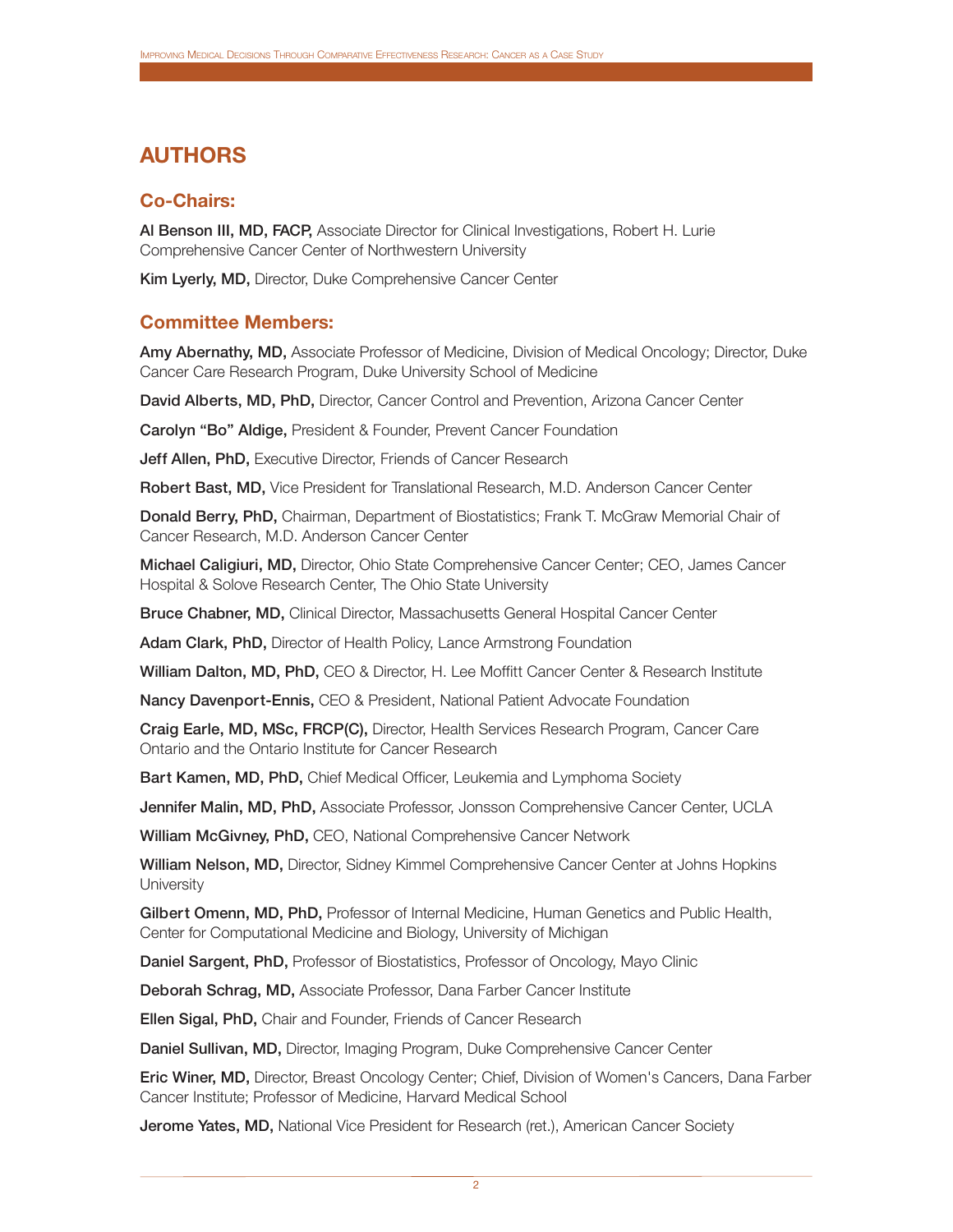# **EXECUTIVE SUMMARY**

In recent years, the Institute of Medicine and other entities have called for a large expansion of comparative effectiveness research (CER) in the United States. CER involves a comparison of the effectiveness of two or more different health care interventions when administered to a diverse population of patients in the real world. The hope is that generating and using additional information on comparative effectiveness will lead to improved decisions about health care by U.S. patients, physicians, health care purchasers, and others, thereby improving the effectiveness of care and potentially restraining the growth in U.S. health care costs.

Much of the evidence on comparative effectiveness of health care interventions now available comes from systematic reviews and meta-analyses of published scientific literature. Unfortunately, synthesis of scientific literature has several limitations. One is that such syntheses do not provide up-to-date information based on the latest scientific research. In many cases, the quality and amount of evidence available to be synthesized (e.g., randomized clinical trials, cohort studies, case-control studies, cross-sectional studies, and case series) may not be sufficient to reach definitive conclusions about an intervention's effectiveness or comparative effectiveness. In particular, the evidence available for more recently approved interventions is in general limited and from highly selected patient populations. Finally, the quality and objectivity of systematic reviews is highly variable, and that often makes them less trustworthy in the view of experts.

The committee that authored this report—a group of leading academic scientists, clinicians, and advocates in the field of cancer—believes a new paradigm for conducting CER in the United States is needed. While this report describes the experiences of the oncology community as a case study, many of the recommendations can be applied to other diseases as well as system-wide improvements. A comprehensive CER program should prioritize the linking of data from public and private entities to build upon existing data collection and research capabilities. Such an initiative would allow researchers and clinicians to analyze data in ways that have never before been possible. It will be important not to overgeneralize these results, but observations that emerge from analyzing such data could readily identify gaps in evidence and generate hypotheses about the reasons for differing responses between groups of patients (based on factors such as race, ethnicity, age, sex, etc.), which then could be used to design appropriate clinical trials. This approach would support the development of "personalized" or stratified medicine.

To ensure that evidence-based information on the effectiveness and comparative effectiveness of medical care keeps pace with the newest diagnostic and therapeutic interventions, the nation's approach to the performance of CER must be structured to ensure continuous learning and the rapid translation of the best available evidence into clinical practice. Ultimately, we need to move closer to the development of a sustainable, "learning" U.S. health care system that develops research insights as a natural byproduct of the care process and gets the right care to people when they need it and then captures the results for improvement.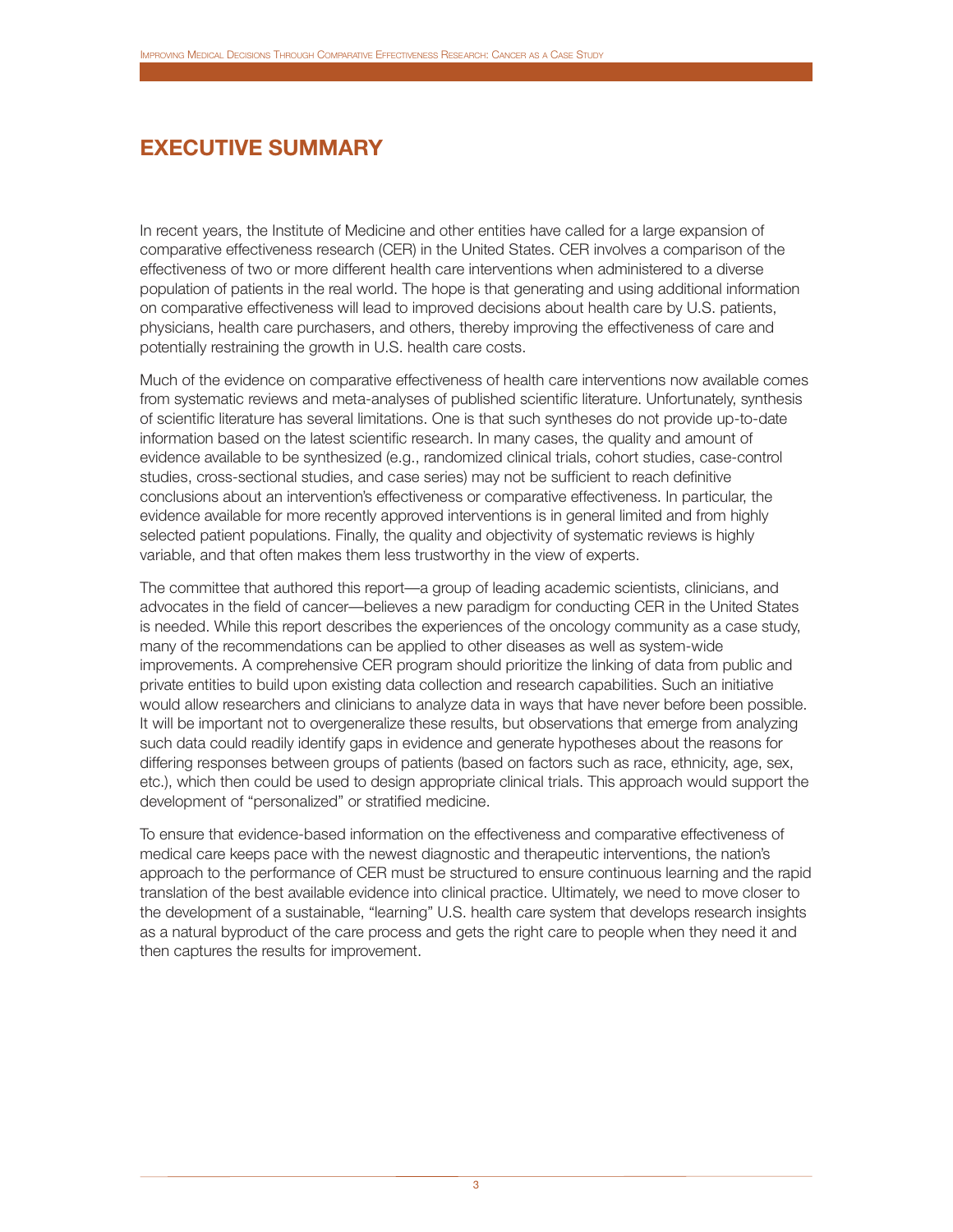## **Recommendations for the Expansion of Comparative Effectiveness Research (CER)**

**Recommendation #1:** A comprehensive CER program should be developed to better identify the most effective health care options.

- a. An agenda for CER should be developed by the broad health care community to address clinically important questions where clear options exist.
- b. CER studies should examine the totality of health care options for a given condition.
- c. CER studies should examine racial, ethnic and geographic variations in care that affect health outcomes, as well as socioeconomic factors that may limit access to or affect the type of medical care provided.
- d. CER studies should be designed to evaluate clinical outcomes across a variety of settings and patient populations in order to provide usable information to patients, providers, and payers.

**Recommendation #2:** A comprehensive CER program should link data from public and private entities to build upon existing data collection and research capabilities.

- a. The expansion of CER activities should prioritize public-private coordination and linking of data from clinical research networks and health care databases to generate hypotheses.
- b. Research through an expanded data network should be used to assist systematic reviews, generate data from real-world clinical practice, and develop new methods of outcome analyses and modeling.
- c. Although observational real-world studies have limitations, secondary analyses of existing data should be used as an initial step to identify information gaps, provide transparency to research priorities, and generate hypotheses for which further clinical trials and research may be necessary.

**Recommendation #3:** CER studies should support the development of "personalized" or stratified medicine.

- a. Emphasis should be placed not only on the "average" patient, but also on the minority who experience prolonged survival or improved quality of life and who can be identified with biomarkers or other clinical characteristics.
- b. Analyses of data from an integrated data network should be performed to identify factors that contribute to disease susceptibilities and differences in clinical outcomes.
- c. Prospective clinical studies (including randomized trials) should be designed to further explore realworld effectiveness, characterize subpopulations for which a therapy is effective, and emphasize the collection of biospecimens to measure predictive markers.
- d. CER studies should have the ability to utilize all types of research methods and explore the use of more efficient research techniques.

**Recommendation #4:** Processes should be developed to ensure that information gained through CER is incorporated into clinical practice and better informs decisions made among patients, their health care providers, and payers.

- a. Processes should be determined to ensure that information generated through CER studies is evaluated and reported in conjunction with current clinical guidelines to efficiently incorporate emerging scientific evidence.
- b. A comprehensive CER initiative should support the design of studies that provide a rational and scientific basis for reimbursement decisions and strategies of public and private health care payers.
- c. Physicians should receive feedback on the outcomes of their choices, as well as the costs to patients and their payers.
- d. Hospital and clinical pharmacy committees should seek and utilize robust CER findings when providing information to health care providers about treatment options.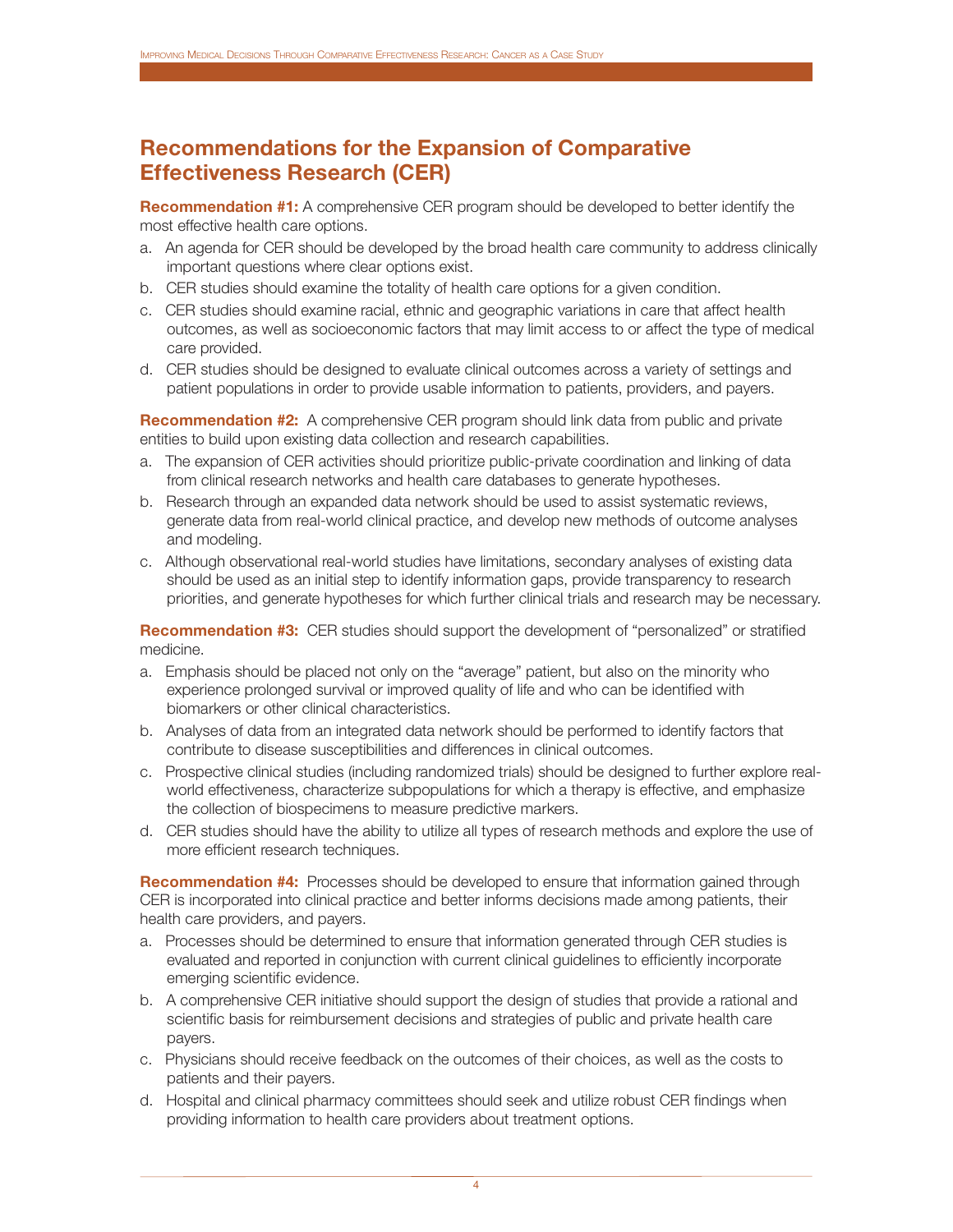# **1. INTRODUCTION**

Unsustainable costs and system-wide inefficiencies have led experts to call for a fundamental overhaul of the entire U.S. health care system.<sup>1</sup> The United States spends more per citizen on health than any other country in the world. In 2007, total U.S. health expenditures reached \$2.2 trillion (\$7,421 per person), which translates to 16.2 percent of the nation's gross domestic product (GDP).2 At current growth rates, total health expenditures in the United States will account for 25 percent of GDP by 2014.

The cost of treating cancer is particularly staggering. U.S. spending on cancer care has remained virtually constant as a portion of total health expenditures for the past three decades, but between

1995 and 2004, the overall costs of treating patients with various cancers increased by 75 percent. In 2004, the direct economic costs of cancer treatment in the United States, including inpatient and outpatient care, drugs, and medical devices, were estimated by the National Cancer Institute (NCI) to be \$72.1 billion—representing just under 5 percent of U.S. spending for all medical treatment.<sup>3</sup>

It is generally recognized that the current growth in U.S. health care costs is not sustainable. Rising health care costs are damaging the competitiveness of U.S. businesses that provide health insurance to employees, and making health care increasingly unaffordable for Americans. In 2007, 45.7 million people age 18-65 in the United States—or 15.3 percent of the total U.S. population—lacked health

**The nation's approach to the per formance of CER must be structured to ensure continuous learning and the rapid translation of the best available evidence into clinical practice.**

insurance.4 And despite the escalating costs of health care in this country, the U.S. health care system consistently underperforms other advanced nations on important measures, including infant mortality and healthy life expectancy.

In recent years, the Institute of Medicine, the Blue Cross and Blue Shield Association, the Medicare Payment Advisory Commission, the Health Industry Forum, President Obama's health plan, several congressional proposals,<sup>5</sup> and others, have called for a large expansion of comparative effectiveness research (CER). CER involves a comparison of the effectiveness of two or more different health care interventions—for example, two different treatments for the same condition—within a defined set of individuals in real-world clinical settings.<sup>6</sup>

The hope is that generating and using additional information on comparative effectiveness will lead to wiser decisions about health care by U.S. patients, providers, health care purchasers, and others, thereby improving the effectiveness of care and potentially restraining the growth in health care costs.<sup>7, 8</sup> Some authorities believe that less than half of all medical care in the United States is based on or supported by adequate evidence about its effectiveness.<sup>9</sup>

The authoring committee of this report believes that a new paradigm for conducting CER in the United States is needed. While this report describes the experiences of the oncology community as a case study, many of the recommendations can be applied to other diseases as well as systemwide improvements. To ensure that evidence-based information on the effectiveness and comparative effectiveness of medical care keeps pace with the newest diagnostic and therapeutic interventions, the nation's approach to the performance of CER must be structured to ensure continuous learning and the rapid translation of the best available evidence into clinical practice.10 Ultimately, we need to move closer to the development of a sustainable, "learning" U.S. health care system that develops research insights as a natural byproduct of the care process and results in a system that gets the right care to the right people at the right time and then captures the data needed for research and quality improvement.<sup>11</sup>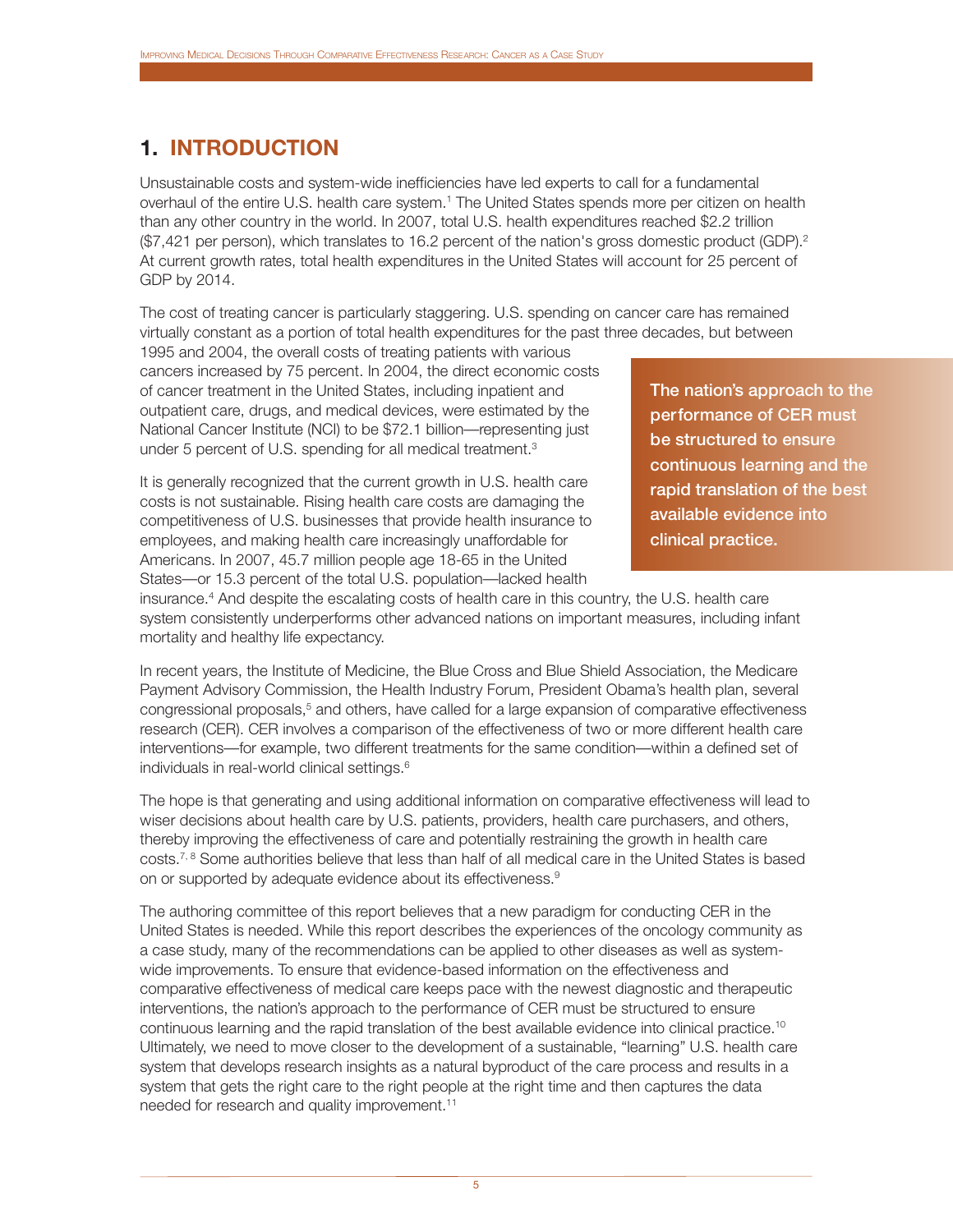# **2. FINDING OUT WHAT WORKS IN HEALTH CARE**

The terms *efficacy* and *effectiveness* have different meanings when applied to health care interventions, although they are often used incorrectly. *Efficacy* is the extent to which a health care intervention is beneficial when administered under optimal circumstances (e.g., in a clinical trial designed to evaluate whether the intervention can work when administered to a small group of carefully selected, highly-compliant patients in a research protocol). *Effectiveness* is the extent to which a health care intervention does more good than harm when provided to a wide assortment of real-world patients with different baseline health risks by physicians or other care providers practicing in diverse clinical settings across the country.

The founder of the Cochrane Collaboration, an international organization that evaluates health care interventions, described another way of thinking about the distinctions between efficacy, effectiveness, and efficiency (or cost effectiveness) (Box A).



## **A. Randomized Clinical Trials: The Gold Standard for Evaluating Efficacy**

The "gold standard" for determining a health care intervention's efficacy is the randomized clinical trial (RCT).<sup>12</sup> An RCT is an experimental study with a research protocol in which investigators randomly assign patients who meet criteria to different groups to develop evidence about whether a particular health care intervention can work under *optimal* circumstances. Data collected by RCTs are considered to be the highest level or Category I of medical evidence (Box B).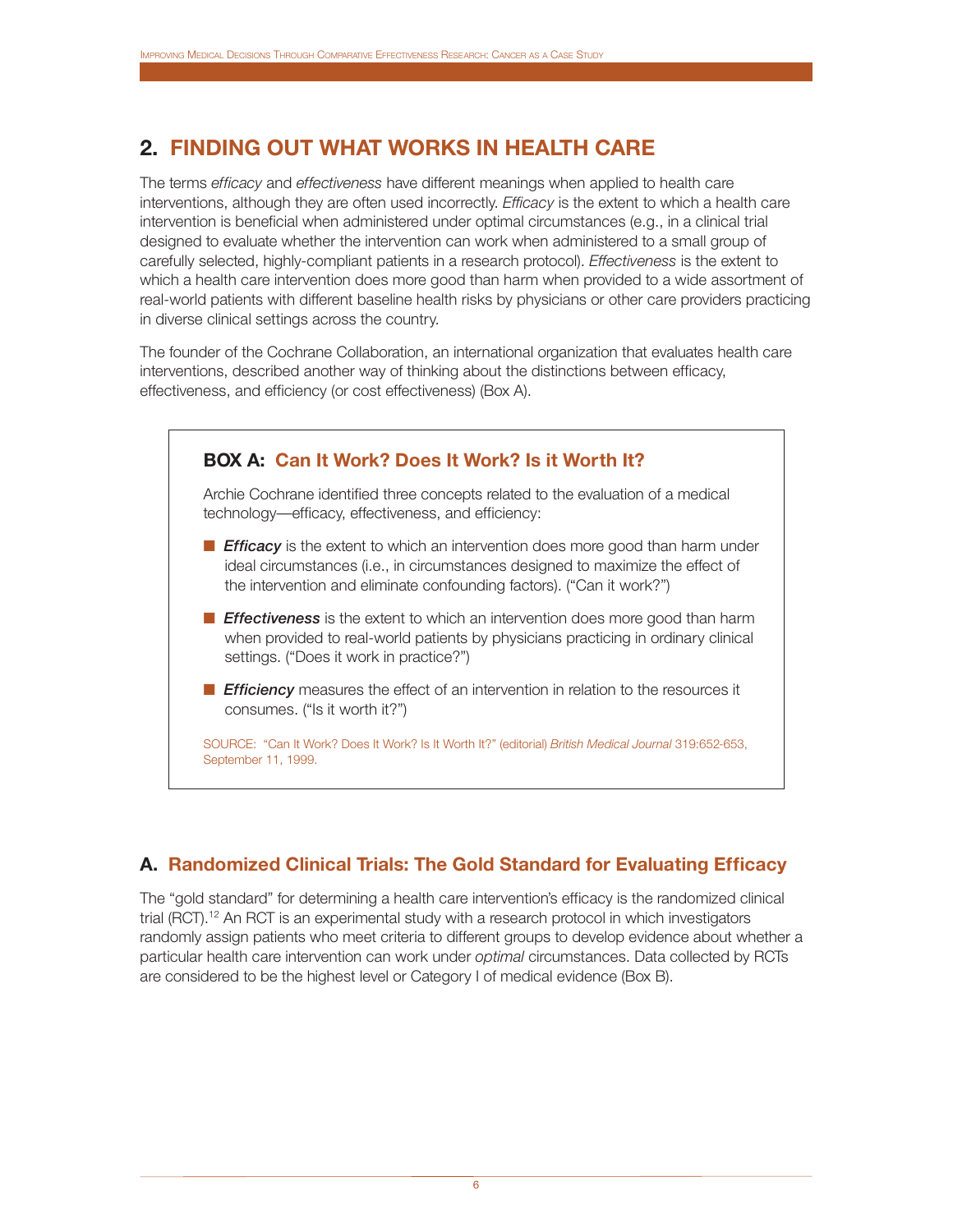## **BOX B: Levels of Evidence**

**Category I:** Evidence from at least one properly conducted randomized controlled trial.

**Category II-1:** Evidence from well-designed controlled trials without randomization.

**Category II-2:** Evidence from well-designed cohort or case-control analytic studies, preferably from more than one center or research group.

**Category II-3:** Evidence from multiple times series with or without intervention or dramatic results in uncontrolled experiments, such as the results of the introduction of penicillin treatment in the 1940s.

Category III: Opinions of respected authorities, based on clinical experience, descriptive studies and case reports, or reports of expert committees.

SOURCE: Russell P. Harris, et al., "Current Methods of the U.S. Preventive Services Task Force: A Review of the Process," *American Journal of Preventive Medicine*. April 20 (3 Supplement): 21-35, 2001. http://www.ahrq.gov/clinic/ajpmsuppl/harris1.htm (accessed March 15, 2009).

The manufacturers of new drugs are typically required to submit evidence of their products' safety and efficacy from at least two pivotal RCTs in order to gain the U.S. Food and Drug Administration's (FDA) approval for marketing in the United States. FDA's standards for the regulation of new medical devices are different; surprisingly, only some classes of devices are required to have clinical data showing safety and efficacy prior to approval. In addition, many diagnostic tests and surgical procedures go through no FDA oversight and no required testing at all. The RCTs required by FDA for market approval of new drugs do not provide all the information that patients, providers, health care purchasers, or others need to make wise decisions when selecting interventions.13

Unfortunately, RCTs conducted in small, relatively homogenous populations to demonstrate efficacy do not necessarily meet the needs of health care decision-makers about which interventions work best in diverse real-world patients:

- RCTs may not provide evidence of a health care intervention's effectiveness among highly diverse patient populations administered by clinicians of varying capabilities and experience in the real world.
- RCTs that compare a health intervention to a placebo do not answer the question of how that intervention compares with available alternatives.
- Many RCTs use intermediate measures of efficacy (e.g., progression-free survival) and do not yield information on other important health outcomes of interest (e.g., death rates, quality of life).
- Exclusion criteria in RCTs generally eliminate patients with co-existing diseases that may markedly increase the risks of adverse effects, depending on the disease and the actions of the drug.

In addition, the indications for a drug or other health intervention's use may change after the initial RCTs are conducted to gain FDA marketing approval. RCTs designed to demonstrate the efficacy of a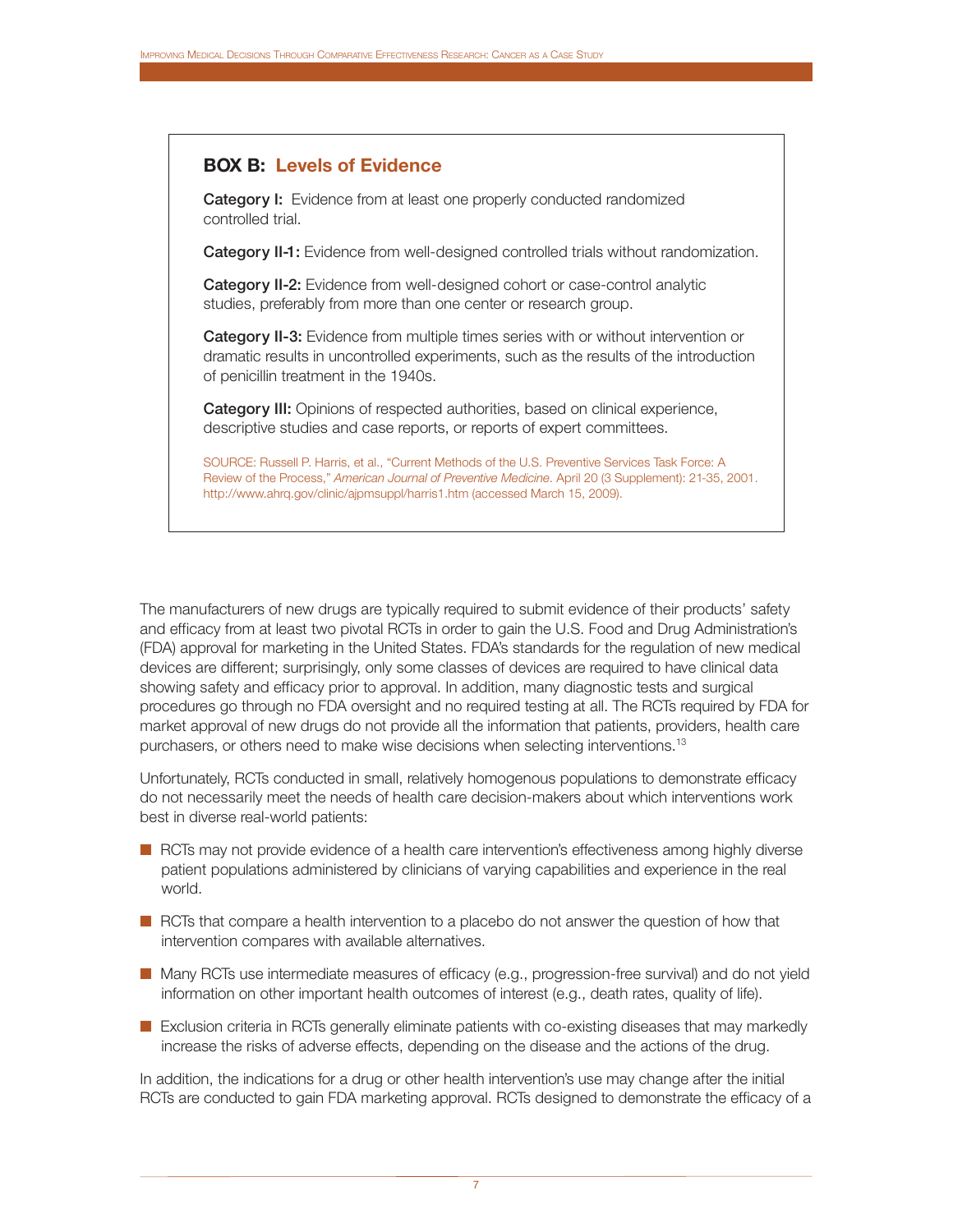new cancer drug, for example, are often conducted in cancer patients whose cancer has spread to other organs (metastasized). In cancer patients with advanced disease, responses to new drugs are generally low and side effects high. After a drug is first approved by FDA, new research may show that the drug also works in patients who have the same cancer in earlier stages (or in patients with other cancers). Therefore, in many cases, continued rigorous research, including RCTs, should be encouraged to further characterize the potential benefits and risks associated with the use of a medical intervention in additional settings other than those studied to gain initial FDA approval. The failure to conduct such research could lead to the failure to use some of our most promising new drugs in patients most likely to have higher benefit.

Rituxan® (rituximab) is an example of a drug for which additional research after the initial FDA approval showed that it also provides benefits for patients who were not included in the original RCTs. Rituxan<sup>®</sup> selectively targets CD20+ B-cells and gained initial FDA approval as a single agent in 1997 based on durable response rate (50 percent) in relapsed indolent lymphoma. It was later shown, in combination with chemotherapy, to significantly prolong survival in patients with aggressive lymphoma, indolent lymphoma and chronic lymphoid leukemia. It has also been approved for use, in combination with methotrexate, in patients with rheumatoid arthritis following tumor necrosis factor antagonist treatment. This case demonstrates the incremental progress of science and the need for CER studies, which include additional clinical trials, and the conclusions drawn from them to recognize the potential use of medical interventions in alternative settings.

## **B. Methodological Approaches to Evaluating Effectiveness and Comparative Effectiveness**<sup>14</sup>

A number of methodological approaches can be used to evaluate the effectiveness, safety, and comparative effectiveness of health care interventions.15 Different types of study designs have strengths and limitations that should govern decisions about their use. Designs vary in terms of their validity, generalizability, cost, and other factors.16

When designing a comprehensive comparative effectiveness program, it is important to bear in mind the following hierarchy of evidence:

- Clinical trials (head to head, cluster, randomized, adaptive design, or practical/pragmatic trials) and meta-analyses of clinical trials
- Observational studies based on large data sets (natural experiments, prospective registries, retrospective database studies)
- Systematic reviews of the scientific literature

#### **1. Clinical Trials**

A clinical trial is an experimental study design in which investigators actively intervene to answer a clinical question. It is used to compare the effects of two or more health care interventions. Clinical trials, which include RCTs and other types of trials, can take place in various locations, among them hospitals, universities, community clinics, and doctors' offices.<sup>17</sup> The most rigorous clinical trial design is a randomized, controlled, double-blind study. Additionally, by synthesizing the findings of multiple randomized clinical trials, well-executed meta-analyses of RCTs provide very high quality evidence of the relative effectiveness of treatment options.

Currently, RCTs and other types of clinical trials in the United States are sponsored or funded by a variety of organizations or individuals (such as physicians, medical institutions, foundations, voluntary groups, and biotechnology and pharmaceutical companies), in addition to federal agencies such as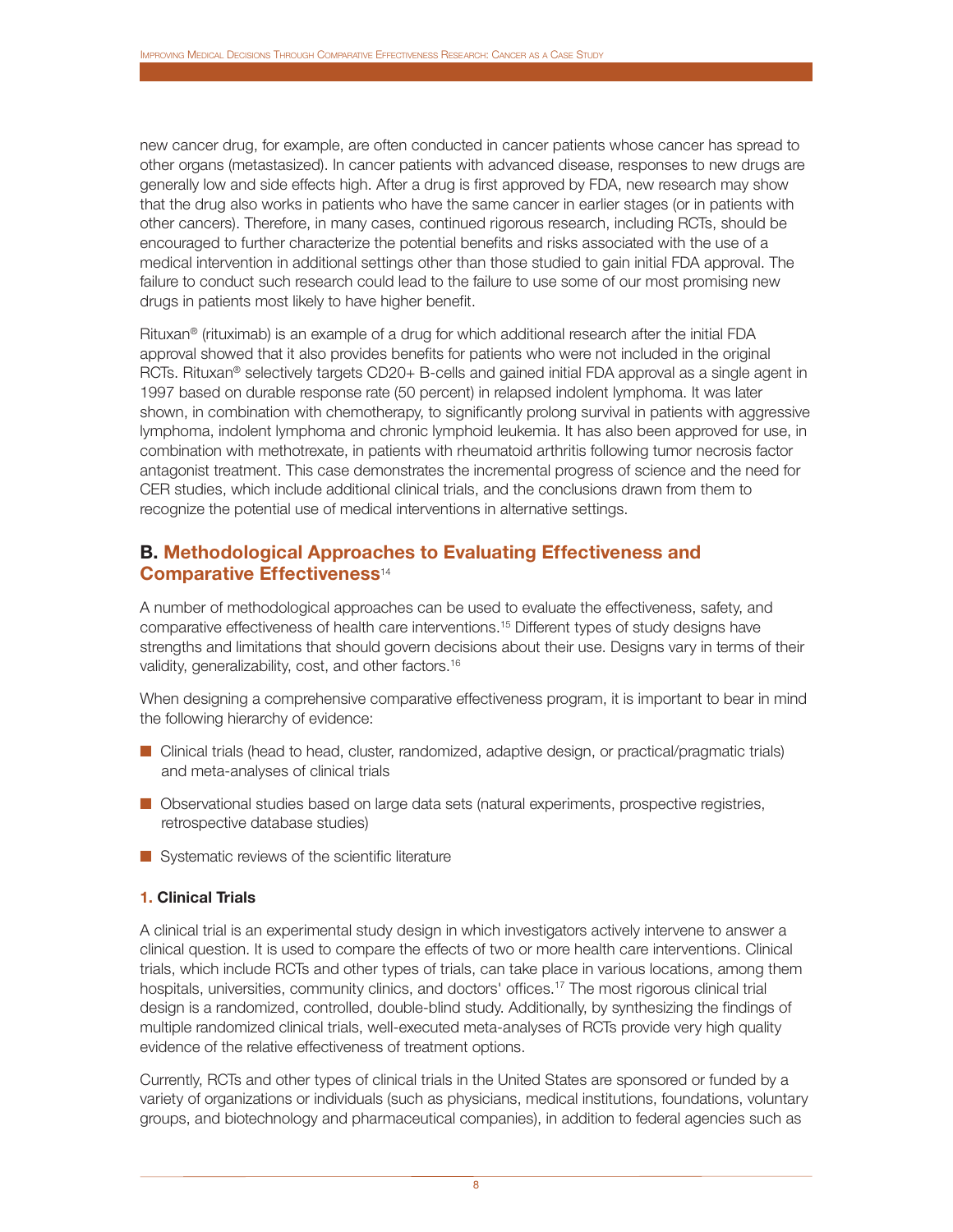the National Institutes of Health (NIH), the Department of Defense, and the Department of Veterans Affairs. Large RCTs, called "pivotal" by the FDA, are nearly always funded by the pharmaceutical manufacturer.

Well-designed RCTs or other clinical trials comparing two health care interventions head to head have the potential to yield the most robust evidence about efficacy and comparative efficacy. The use of meta-analyses of multiple RCTs provides valuable information about completed clinical trials with similar regimens. Meta-analyses have the ability to expand the available information by linking individual patient data, including different therapy options. Ultimately, creating pooled data sets from individual patients that could be routinely built upon would create a better opportunity to understand efficacy in different subpopulations. Unfortunately, however, clinical trials are very expensive and take many years to conduct and analyze. As a result, they may not be conducted or funded long enough to determine long-term effects.<sup>18</sup> Therefore, it is also important to explore other research methods that may be able to supplement RCT-generated data.

#### **2. Observational Studies**

In observational studies—also called nonexperimental studies—investigators observe the natural course of events without intervention and ascertain whether there is an association between one factor and changes or differences in another characteristic(s) (e.g., whether or not a treatment patients received was associated with a difference in survival).19

Retrospective observational studies of cancer patients often rely on existing administrative data such as insurance claims and cancer registry data. Such data provide a grainy snapshot of the use of cancer services such as surgery, radiation therapy, and chemotherapy and allow for general comparisons of outcomes across different cohorts of patients.<sup>20</sup> However, there are several methodological limitations with using claims data for observational studies in oncology, including lack of detailed clinical information such as tumor characteristics (e.g., grade, stage, histology), exact treatment setting (e.g., knowing whether treatment line is adjuvant, first, or a subsequent line of therapy; knowing history of prior treatment and surgical procedures, etc.), and limited information on comorbid/concurrent conditions patients may have and how this affects treatment choice. Moreover, because claims data collection is designed for billing and not research purposes, data quality is often limited. Nonetheless, it may be useful for exploratory, hypothesis-generating research that can be followed up with more rigorous study designs.

Observational studies play an important role in evaluating the effectiveness and comparative effectiveness of health care interventions—particularly, in identifying research questions and generating hypotheses that can be followed up with clinical research and trials. Because there can be many sources of bias in observational studies, it is imperative to conduct them with utmost rigor to minimize this bias. Examples of how to minimize bias include careful matching of patients based on clinical and socio-demographic criteria, stratification of patients into subgroups based upon such criteria, careful measurement of potential confounding variables, and using appropriate techniques in statistical analyses of data. If they are conducted with such rigor, observational studies can generate evidence that can be extremely informative, provide supplemental data, and aid hypotheses generation for future clinical trials.

#### **3. Systematic Reviews of the Literature**

Systematic reviews of the existing scientific literature on the effectiveness of health interventions includes structured analyses of available evidence from a comprehensive search of the published studies, and it can also include meta-analysis, a formal analytical approach to summarizing the findings.<sup>21</sup> Of note, well-executed meta-analyses of randomized controlled trials are considered to provide the highest level of evidence of effectiveness.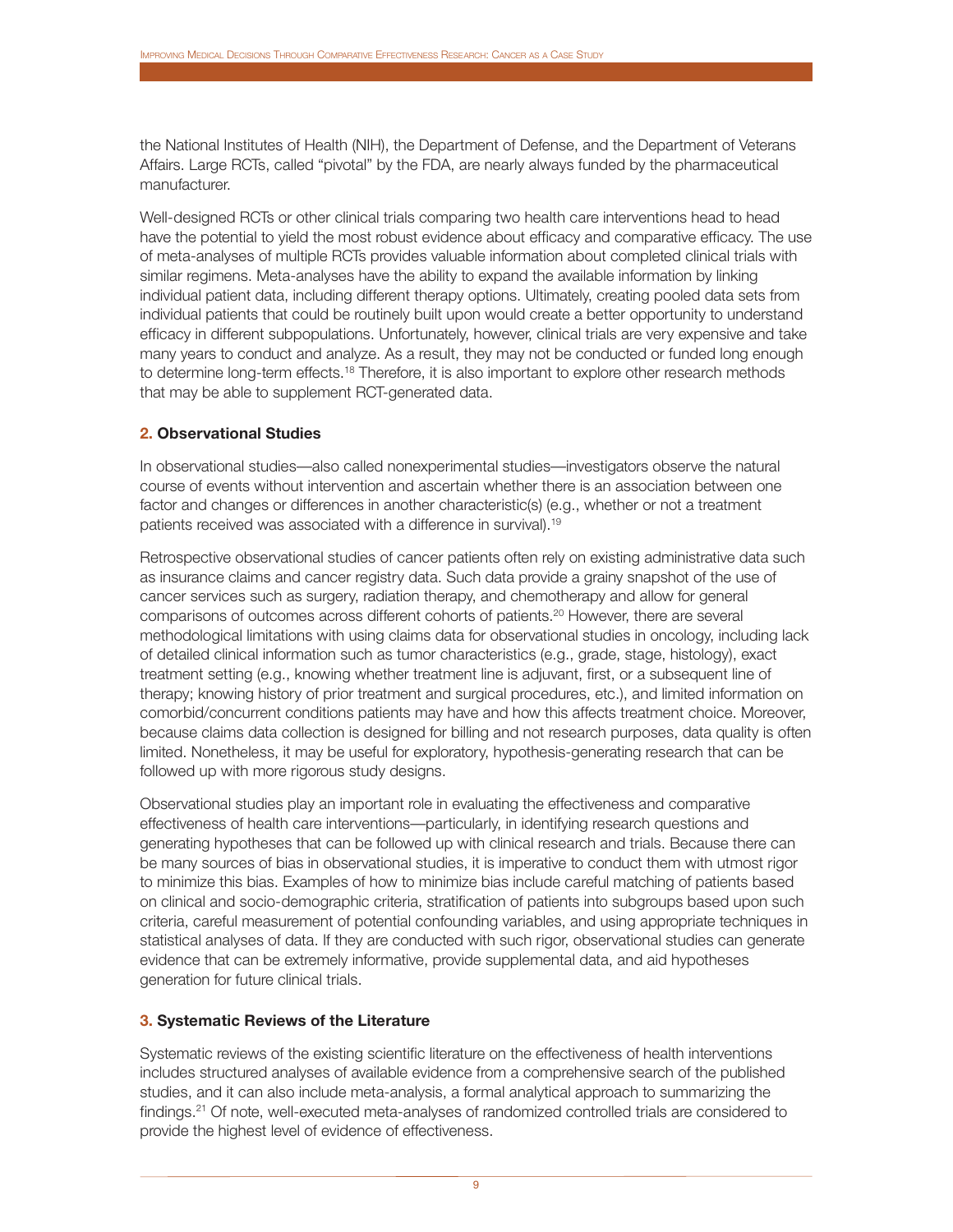Much of the evidence on comparative effectiveness currently available from international organizations such as the Cochrane Collaboration or from public and private entities in the United States, including the Agency for Healthcare Research and Quality (AHRQ) and the Blue Cross and Blue Shield Technology Evaluation Center, is based on systematic reviews of the existing literature. In the cancer field, for example, AHRQ's Effective Health Care Program has performed systematic reviews of the evidence on the effectiveness and safety of radiotherapy treatments for head and neck cancers, of new diagnostic technologies for breast cancer screening, of therapies for localized prostate cancer, of red blood cell-stimulating agents for managing anemia in cancer, and of chemotherapy agents in the prevention of primary breast cancer in high-risk women.<sup>22</sup> Health care providers and the developers of clinical guidelines or recommendations interpret the findings of such reviews to decide to which patients the findings should apply.

Syntheses of the published scientific literature have many limitations. For instance, due to publication lag, such syntheses may not provide up-to-date information based on the latest scientific research. In addition, because there can be a bias against publishing negative results, researchers sometimes hesitate to submit and editors hesitate to publish studies with negative findings. Thus, the pool of available published studies may be disproportionately—and inaccurately positive. In some cases, the quality and amount of evidence available to be synthesized (RCTs, cohort studies, case-control studies, crosssectional studies, and case series) may not be sufficient to reach

**Comparisons of two or more treatment alternatives are par ticularly challenging in genetically diverse diseases like cancers that afflict heterogeneous patients.**

definitive conclusions about an intervention's effectiveness or comparative effectiveness.<sup>23</sup> Moreover, the quality and objectivity of systematic reviews is highly variable, as are the studies reviewed, and that variability often causes reviews not to be trusted by the health care community. For example, the outcomes of large RCTs may not be predicted accurately by systematic review of previously published literature on the same topics.<sup>24</sup>

## **C. Understanding How Subpopulations Respond to Medical Interventions**

Subpopulations can be defined by any number of common, distinguishing factors. In medicine, different subpopulations often respond differently to a particular medical intervention. Therefore, a subpopulation could even be defined by a specific response to therapy without understanding the biological factors that contribute to that response.

Recent scientific advancements, such as the sequencing of the human genome and research on gene regulatory pathways, have revealed a wealth of information about the genetic, biological, dietary, behavioral, and environmental and other origins of diseases as well as factors that modify response to treatments. This has allowed scientists and clinicians to begin to develop more effective tools for prevention, screening and diagnosis, treatment, and follow-up that is tailored to the unique genetic makeup or other features of individual patients or subpopulation of patients—thereby improving health outcomes.<sup>25, 26</sup>

Comparisons of two or more treatment alternatives are particularly challenging in genetically diverse diseases like cancers that afflict heterogeneous patients. It is important to note that absence of finding statistically significant differences among cancer treatments in a randomized clinical trial (RCT) does not mean that the outcomes of the compared treatments are the same. A finding of no differences may be due to the misclassification of cancer "type" among patients participating in an RCT of the efficacy of a cancer drug or other intervention, a trial that examined an insensitive endpoint, or a trial that was too small to detect a clinically meaningful difference in outcomes overall or particularly within a sub-population. No net difference could also be the result of offsetting efficacious and adverse effects.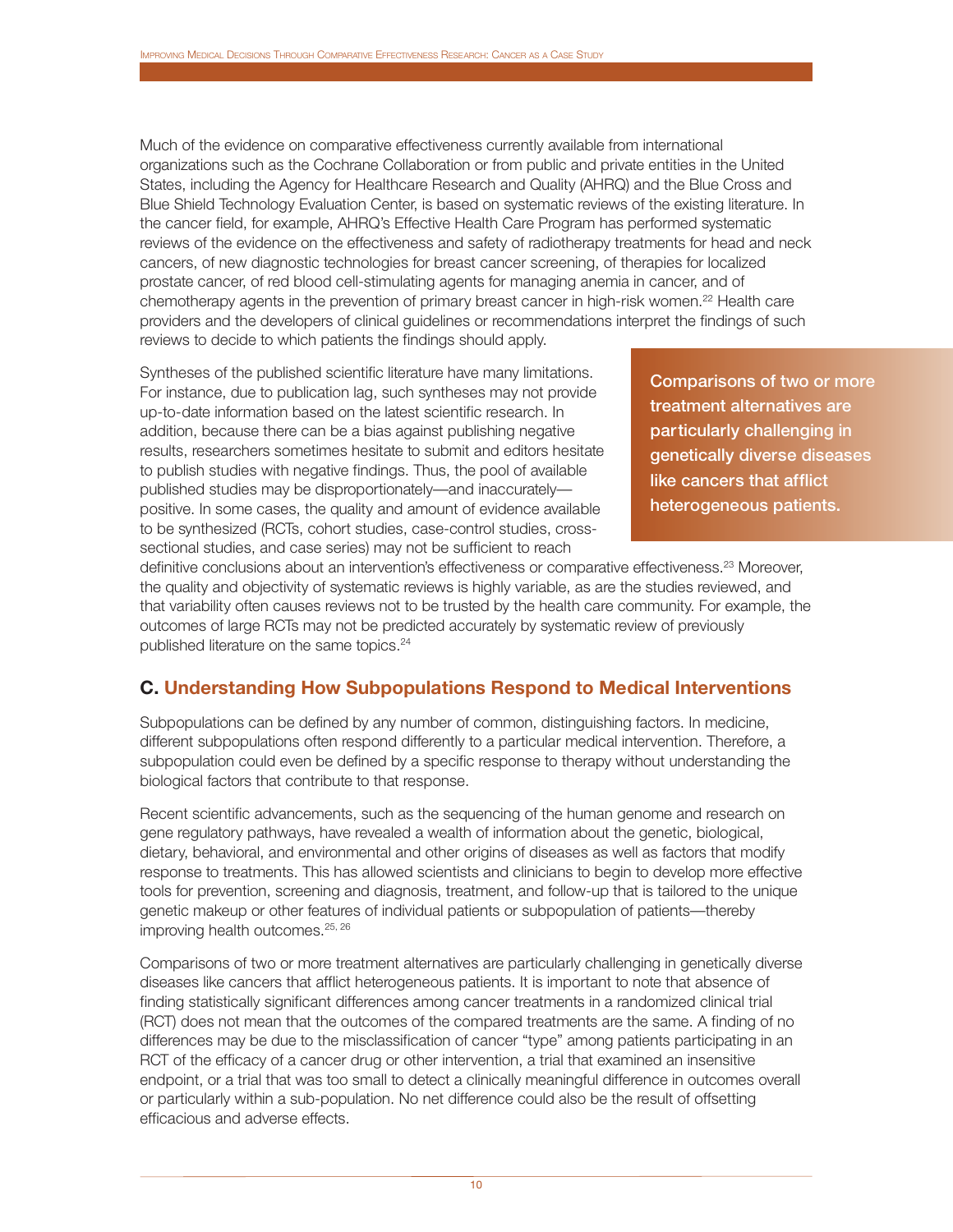In the past, cancers have been categorized by their organ of origin and by how they appear "under the microscope,"—that is, by their pathologic appearance. But in recent years, research in genomics and bioinformatics has demonstrated clearly that some cancers previously regarded as one disease are actually a group of different disease "types." This finding has major implications for cancer clinical trials.

The importance of targeting cancer treatment only to the subset of patients who will benefit is illustrated by the biologic products Erbitux® (cetuximab) and Vectibix® (panitumumab), which improve survival in patients with metastatic colorectal cancer only in those who have the normal KRAS gene but not those with the mutant activated form of the KRAS gene.

## **BOX C: The Importance of Identifying Subsets of Patients for Whom Cancer Drugs Are Effective**

Until the mid-1990s, the only treatment for patients with metastatic colorectal cancer was 5-fluorouracil plus leucovorin (FU/LV), and the median survival time for patients who received this treatment was about 12 months. Recently, the development of the cytotoxic agents irinotecan, oxaliplatin, and capecitabine, and of the monoclonal antibodies Erbitux® (cetuximab) and Vectibix® (panitumumab), has increased therapeutic options for these patients.

Retrospective analyses of data from several large clinical studies showed that patients with metastatic colorectal cancer who had the normal KRAS gene had improved survival outcomes when treated with Erbitux® or Vectibix® rather than with standard chemotherapy alone, but that patients with a mutant, activating form of the KRAS gene did not benefit.

This means that ascertaining whether colorectal cancer patients have a normal or mutant form of the KRAS gene is essential, so that treatment can be targeted to the subset of patients who have the normal form of the KRAS gene. It is estimated that using cetuximab to treat only patients with metastatic colorectal cancer who have the normal KRAS gene—and not to treat patients with the mutant KRAS gene would also save the United States more than \$600 million annually.

SOURCES: Eric Van Cutsem, "Metastatic Colorectal Cancer Leads to Many Challenges," *Journal of Clinical Oncology* 24(21) 2006:3325-3327. http://jco.ascopubs.org/cgi/content/full/24/21/3325 (accessed February 5, 2009); an d Carmen Phillips, "Study Forecasts Savings for Marker-Based Colorectal Cancer," NCI Cancer Bulletin, Vol. 6, No. 2, January 27, 2009. http://www.cancer.gov/ncicancerbulletin/012709/page2 (accessed February 5, 2009).

Suppose a new cancer treatment under consideration only affects the outcomes of individuals with one cancer disease "type," but cancer disease type has not been taken into account in the selection and randomization of patients. The ability of the RCT to demonstrate benefit is weakened because the impact of the new treatment is watered down by including individuals with nonresponsive cancer types in the treatment group. As a result, the effectiveness of a potentially useful cancer treatment will be *underestimated* for individuals with the appropriate cancer disease type and *overestimated* for other individuals. If by chance only a few of the responsive cancer types are in the treatment group in the RCT, it is very likely that investigators will erroneously conclude that the drug or other treatment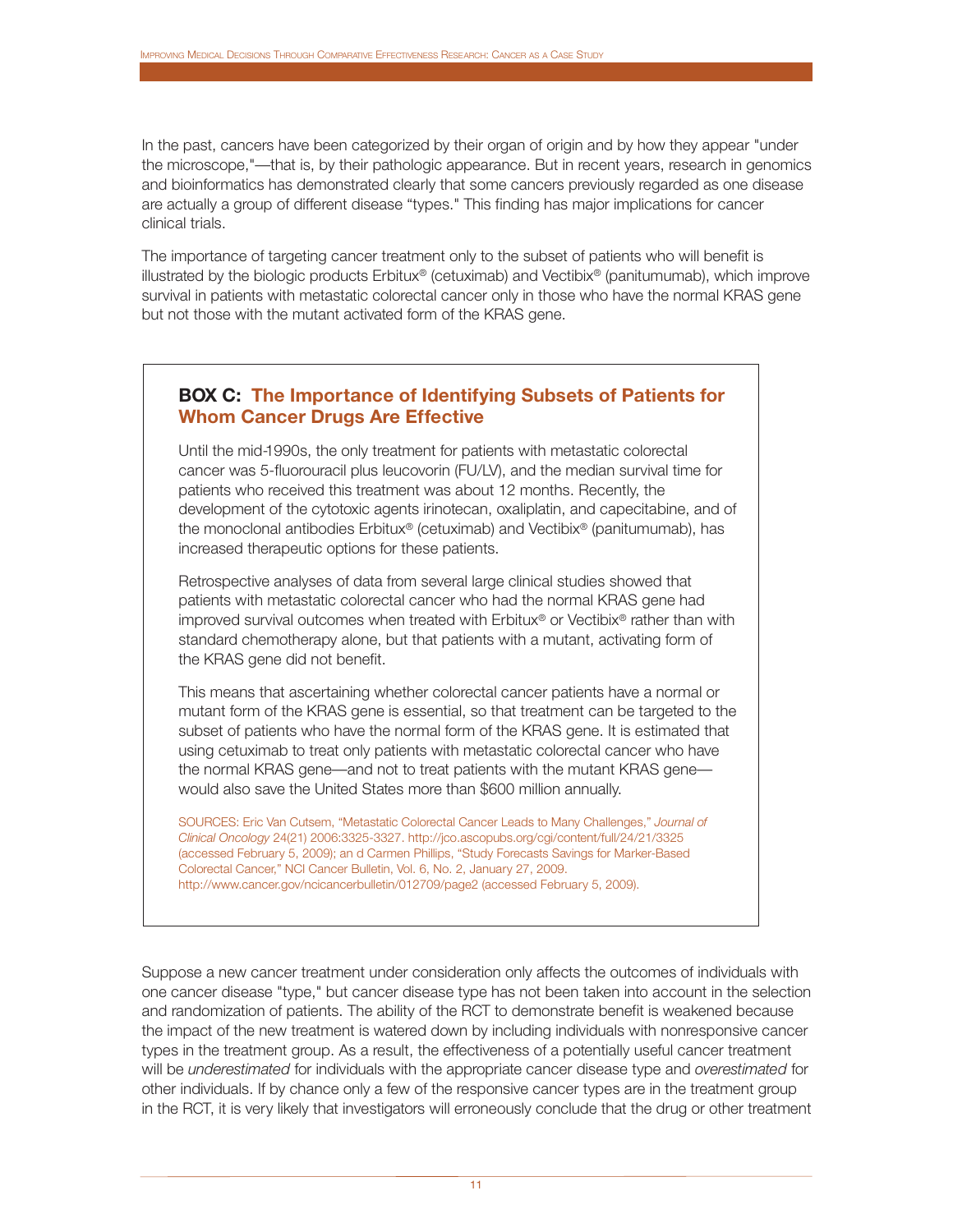is not effective. We have seen this happen in the past. Consider, for example, HER-2/neu-positive ("HER-2+") breast cancer patients treated with Herceptin® (trastuzumab); BCR-ABL positive chronic myelogenous leukemia patients treated with Gleevec® (imatinib); and natural KRAS (without a mutation) colon cancer patients treated with Vectibix<sup>®</sup> (panitumumab) or Erbitux<sup>®</sup> (cetuximab). Through identification of the particular subpopulations mentioned and rigorous clinical testing, these agents were shown to be far more effective for the subgroups than they appeared in the overall population.

New cancer clinical trials should utilize appropriate biomarkers in selecting individuals in those situations where there is an expectation that the treatment will only be effective in those having this biomarker. Regardless of the presence of a biomarker at the initiation of a trial, prospective tissue collection is vital to allow the subsequent identification of a predictive biomarker (such as was the case with KRAS mutations in colon cancer).

Cancer disease type also can play a significant role in clinical trials that attempt to demonstrate the bioequivalence of a new drug. Assume that a new drug is not bioequivalent to the standard drug for some cancer disease types but bioequivalent for others—hence, in general, we would like to conclude that the two drugs are not bioequivalent. If the test is performed on the aggregated, nontyped cancer patients, one might conclude the new drug is bioequivalent to the standard drug. In this case, the results of the trial would be in error due to a misclassification problem, and many cancer patients could lose the services of a potentially superior drug. Biomarkers themselves need to be subjected to comparative effectiveness studies. There are many potential specimen or imaging biomarkers that could be used to distinguish among subtypes of patients, and these biomarkers need to be tested against each other.

It is important to note that since host genetics are determined at birth and since tumor genetics can be determined retrospectively, the ability to generate data on whether currently available therapies vary by host or tumor genetic profiles are particularly well suited to observational studies. To this end, carefully annotated clinical biorepositories can provide valuable evidence in this regard.

Additionally, many more Americans are living beyond cancer, resulting in a new area of research called cancer survivorship. As discussed earlier, treatment options differentially impact populations of patients based on a number of factors, including their particular genotype. Implications from these treatments include acute toxicities during the treatment course to a host of late effects that occur years beyond the treatment, and these can affect quality of life and the risk of cancer recurrence. Cancer survivorship should play a role in appropriately measuring the impact of various treatment options on the patient.

## **D. Generating Comparative Effectiveness Research in the United States and Other Countries**

The United States has a decentralized health care system and, perhaps not surprisingly, also has a highly decentralized approach to developing evidence on the comparative effectiveness of health interventions. A variety of public and private entities conduct CER (defined in different ways) for their own purposes—clinical decision-making, purchasing, coverage and formulary decisions, and cost containment<sup>27</sup>—and there is no coordination of this effort at the national level. This situation is expected to change now that the Congress in February 2009 appropriated \$1.1 billion for comparative effectiveness research (in approximately thirds to AHRQ, NIH, and the Office of the Secretary of Health and Human Services) in the American Reinvestment and Recovery Act as a "down payment toward health care reform".

Comparative effectiveness evidence in the United States is used in a number of ways. The Medicare Evidence Development and Coverage Advisory Committee for example, reviews and evaluates the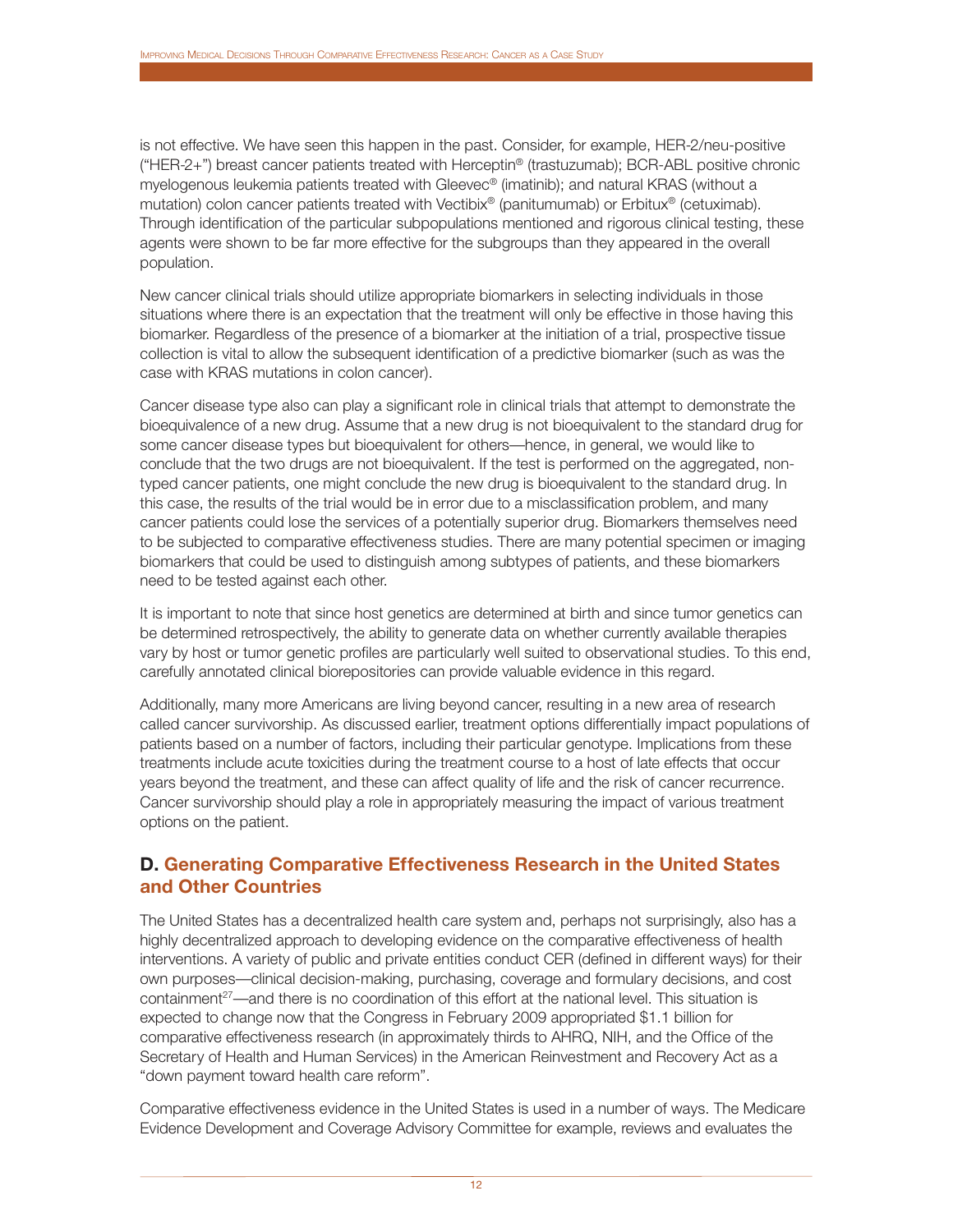medical literature and technology assessments and advises the Centers for Medicare and Medicaid Services (CMS) on national coverage decisions.28 NIH convenes independent panels of researchers, health professionals, and public representatives who produce consensus development statements on specific topics. Medical professional societies, patient advocacy groups, and others have processes for analyzing systematic reviews and other evidence of effectiveness to develop clinical guidelines.

Several industrialized countries, including the United Kingdom, Canada, Germany, and Australia, have centralized processes for generating comparative effectiveness information. These countries use comparative effectiveness information in different ways, including coverage, pricing, cost containment, and/or clinical decision-making.<sup>29</sup> In some countries with national health systems, including the United Kingdom, assessments of comparative effectiveness are important or required elements in coverage or reimbursement decisions.30

CER should not be viewed as a panacea for constraining the growth in U.S. health care costs. In fact, experts have difficulty predicting the amount of savings that could result from a large CER program.31 The National Institute for Health and Clinical Excellence (NICE), a part of the National Health Service (NHS) in the United Kingdom, routinely conducts cost assessments and recommends which new treatments should be paid for by the government. The role of NICE is to provide unbiased and transparent technology appraisals as well as to develop guidelines regarding the use of new medical interventions. While the information generated by the assessments provides rigorous information about comparative clinical and cost effectiveness of different treatment options, the use of the information generated by these assessments has at times created controversy. The National Health Service has established parameters that when a new treatment exceeds a pre-determined threshold (currently £20-30,000 per quality-adjusted life-year in most cases), the treatment may not be covered by the government.<sup>32</sup> This has resulted in treatments that are available in the United States not being covered by the UK's NHS. For example, NICE recently recommended that three kidney cancer drugs not be covered by the NHS because they deemed the treatment cost too high for the benefits to patients treated with the new drugs compared with existing therapies. Because of public concerns that patients were being denied access to potentially beneficial treatments, NICE has since reconsidered this decision and in January 2009 allowed for an adjusted cost-effective threshold when appraising life-extending, end of life treatments.<sup>33</sup> In other cases, manufacturers have reduced prices or entered cost-sharing agreements in order to overcome negative cost-effectiveness reviews from NICE.34 Although the cost of medical care should be a factor when considering health care options, the use of CER information in the United States should take into consideration other factors including the value of treatment to patients and their families confronted with the disease, equity issues, and supporting continued innovation. Initially, many countries with centralized processes for CER tended to focus their comparative effectiveness analyses on drugs and medical devices. Because drug expenditures account for only about 10 cents of each health care dollar, however, many countries are broadening their focus to include medical procedures.<sup>35</sup>

## **3. RECOMMENDATIONS**

Expanding comparative effectiveness research in the United States is essential to provide reliable data on the risks and benefits of health interventions, so that this information can be used by patients and physicians, professional medical societies developing practice guidelines or clinical recommendations, public and private health care purchasers, and other health care decisionmakers.36 In order to comprehensively address this need for comparative medical evidence, particularly for challenging diseases like cancers, the authoring committee of this paper presents the following four recommendations.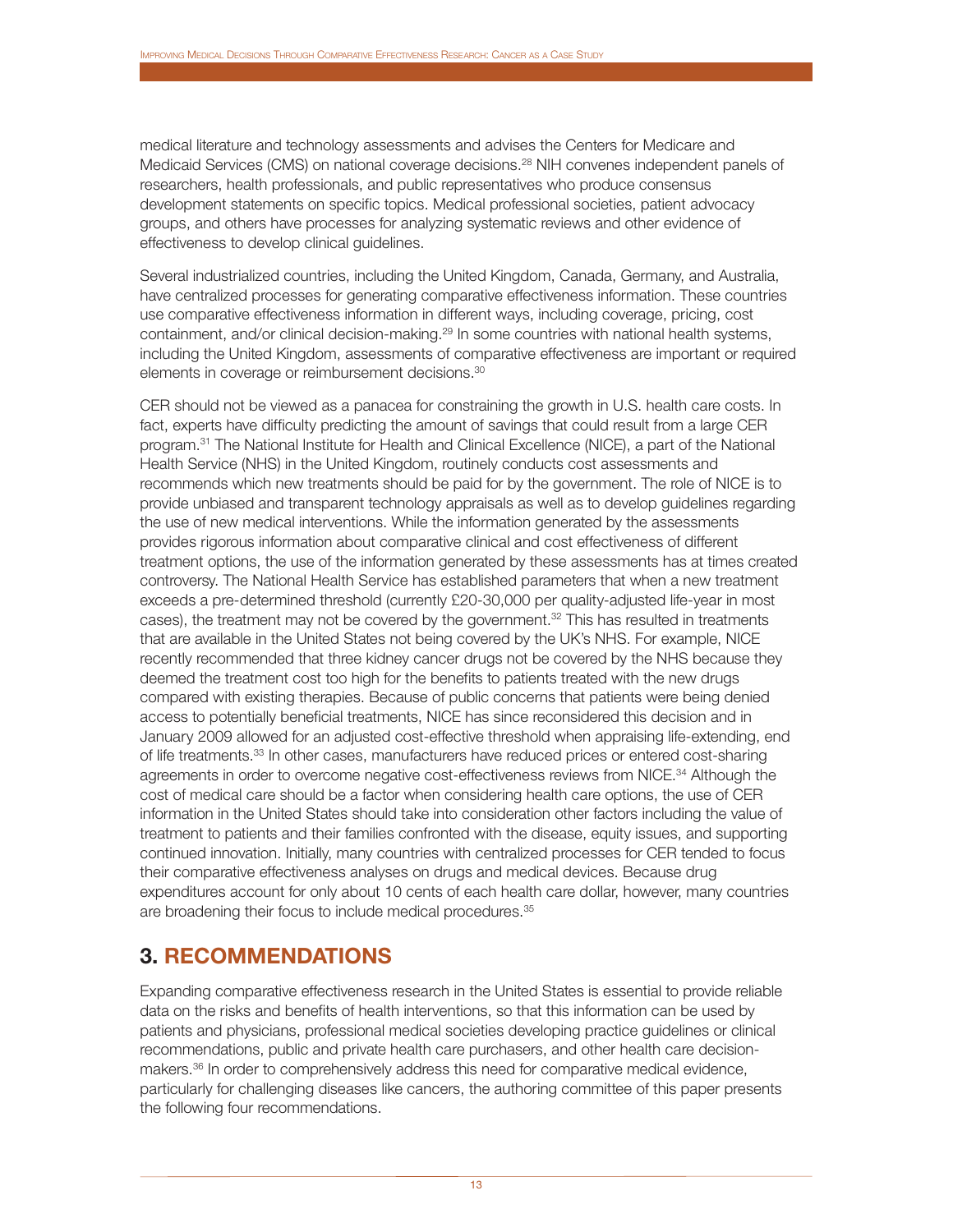#### **Recommendation #1:**

## **A comprehensive CER program should be developed to better identify the most effective health care options.**

#### **a. An agenda for CER should be developed by the broad heath care community to address clinically important questions where clear options exist.**

To maximize transparency and accountability, policymakers planning the expansion of CER in the United States should develop a national agenda for CER on high-priority, clinically important medical questions, in conjunction with a diverse and broad range of stakeholders in health care, including; the National Institutes of Health, the Food and Drug Administration, Agency for Healthcare Research and Quality, professional societies, the health care industries, advocates, and patients.

CER should focus primarily on generating evidence about the effectiveness of health care options and clinical outcomes that result from different medical interventions for the same condition. Such outcomes could include survival, harm, response rates to therapy, quality of life, and/or impact on the health system (e.g., amount of required follow-up care). Prior to embarking on a large-scale CER study, high-priority, clinically important medical questions should be identified so that the cost of the study, study duration, and trial design can be appropriately evaluated.

It is important that the agenda be coordinated across government agencies and, to the extent possible, with international officials, so that research conducted in the United States and other countries is not unnecessarily duplicated. However, it is also important to note that international efforts should recognize that health practice may be different from country to country, so any actions taken based on results should be localized for the health system.

#### **b. CER studies should examine the totality of health care options for a given condition.**

CER studies should be designed to examine the totality of health care options for a given condition to best inform decisions by patients, providers, health care purchasers, and other health care decisionmakers. CER could include research about various preventive interventions, screening tests, diagnostic tests, treatments, follow-up strategies, and end-of-life care, as well as of community-based interventions (e.g., programs to encourage smoking cessation). For any particular question, however, it is unlikely that prevention, diagnosis, and treatment will all play a role.

Although generating evidence about the wide range of strategies that influence long-term health outcomes for a given condition is important, **It is impor tant for CER studies to generate information about a wide array of medical interventions and processes.**

doing this can be difficult. Diagnostic tests, either imaging or laboratory-based, provide information that can help medical decision-making. Assessing how the use of that information by clinicians affects health outcomes and subsequent treatment choices is extremely challenging because of the difficulty of controlling all the intervening variables.

Drug-versus-drug studies of comparative effectiveness are sometimes considered more feasible. For many conditions, a larger body of evidence is already available. It is important to bear in mind, though, that prescription drugs account for only about 10 percent of total U.S. health care spending.<sup>37</sup> It is also important to consider that for many conditions, the use of a drug therapy may be only one of several options. For example, most cancer patients are rarely treated with just one drug. Instead a complete treatment regimen may include several drugs, radiation, or surgical procedures in varying sequence. Therefore, it is important for CER studies to generate information about a wide array of medical interventions and processes.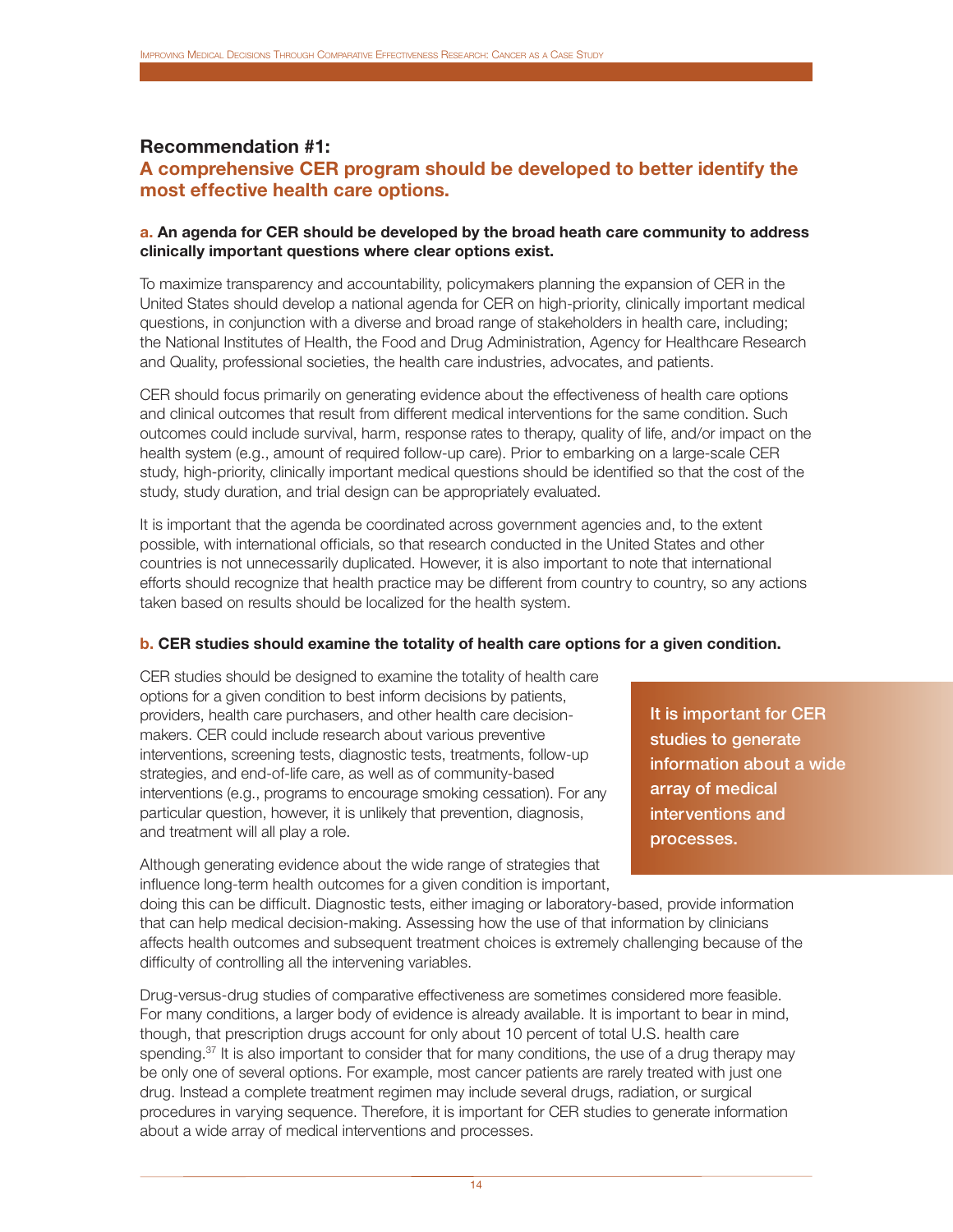#### **c. CER studies should examine racial, ethnic and geographic variations in care that affect health outcomes, as well as socioeconomic factors that may limit access to or affect the type of medical care provided.**

Evidence suggests that there is tremendous variation in the use of a wide range of health interventions from one region of the United States to another (among even the best American

institutions) for specific conditions, including hip fracture, colorectal cancer, acute myocardial infarction, and end-of-life care. For more than 20 years, the Dartmouth Atlas Project has documented how medical resources are distributed and used in the United States. Patients in high-cost regions have access to the same technology as those in low-cost regions, and those in low-cost regions are not deprived of needed care. In fact, care is often *better* in low-cost areas. The differences appear to be due to discretionary decisions by physicians that are influenced by the local availability of hospital beds, specialty physicians, imaging centers and other resources—and a payment system that greatly rewards growth and higher utilization.<sup>38</sup>

**Studies should aim to reduce health disparities and close the gap between the care that we already know works well and the care patients actually receive.**

CER studies should examine variations in community-accepted treatment practices to generate information about different treatment approaches to disease management that may improve or negatively impact outcomes. In some cases, the variation may stem from insufficient evidence about what is most effective. For localized prostate cancer, for example, there is significant geographic variability in medical practice (e.g., in the use of radiation, surgical intervention, and watchful waiting).<sup>39</sup> This variation is due in part to the fact that evidence to suggest the superiority of one treatment option over another is lacking, and in part to the strong preferences of different physicians.

CER studies should also consider sex, race and ethnicity (and other socioeconomic factors) in recognizing and accounting for the variation in outcomes of medical treatments. These studies should aim to reduce health disparities and close the gap between the care that we already know works well and the care patients actually receive. These studies should also seek to bolster and expand information and knowledge about quality without restricting access to care.

Similarly, CER studies should also examine socioeconomic factors that may affect treatment decisions. More than 45 million Americans lack health insurance, and a similar number have poor coverage or lack insurance altogether part of the year. Underinsured and uninsured adults and children are far more likely to go without needed care because of costs than their counterparts with adequate health insurance.40 While the impact of insurance status is relatively well understood, the effect of other socioeconomic factors on treatment decisions and health outcomes is not as well known. In order to better understand the impact, the Robert Wood Johnson Foundation has started an initiative called "Aligning Forces for Quality." This is the largest effort of its kind by a U.S. philanthropic organization and will focus on identifying disparities and implementing high quality care in 14 different communities across the country.<sup>41</sup>

#### **d. CER studies should be designed to evaluate clinical outcomes across a variety of settings and patient populations in order to provide usable information to patients, providers, and payers.**

CER should be expanded in the United States to help evaluate clinical outcomes across a variety of settings and patient populations in order to provide usable information to patients, physicians, and payers. This will allow for better decisions regarding the use of specific health care interventions that take individual circumstances into account. Improving medical decision-making will help eliminate the use of treatments that are not appropriate for particular patients and increase the selection of appropriate treatments.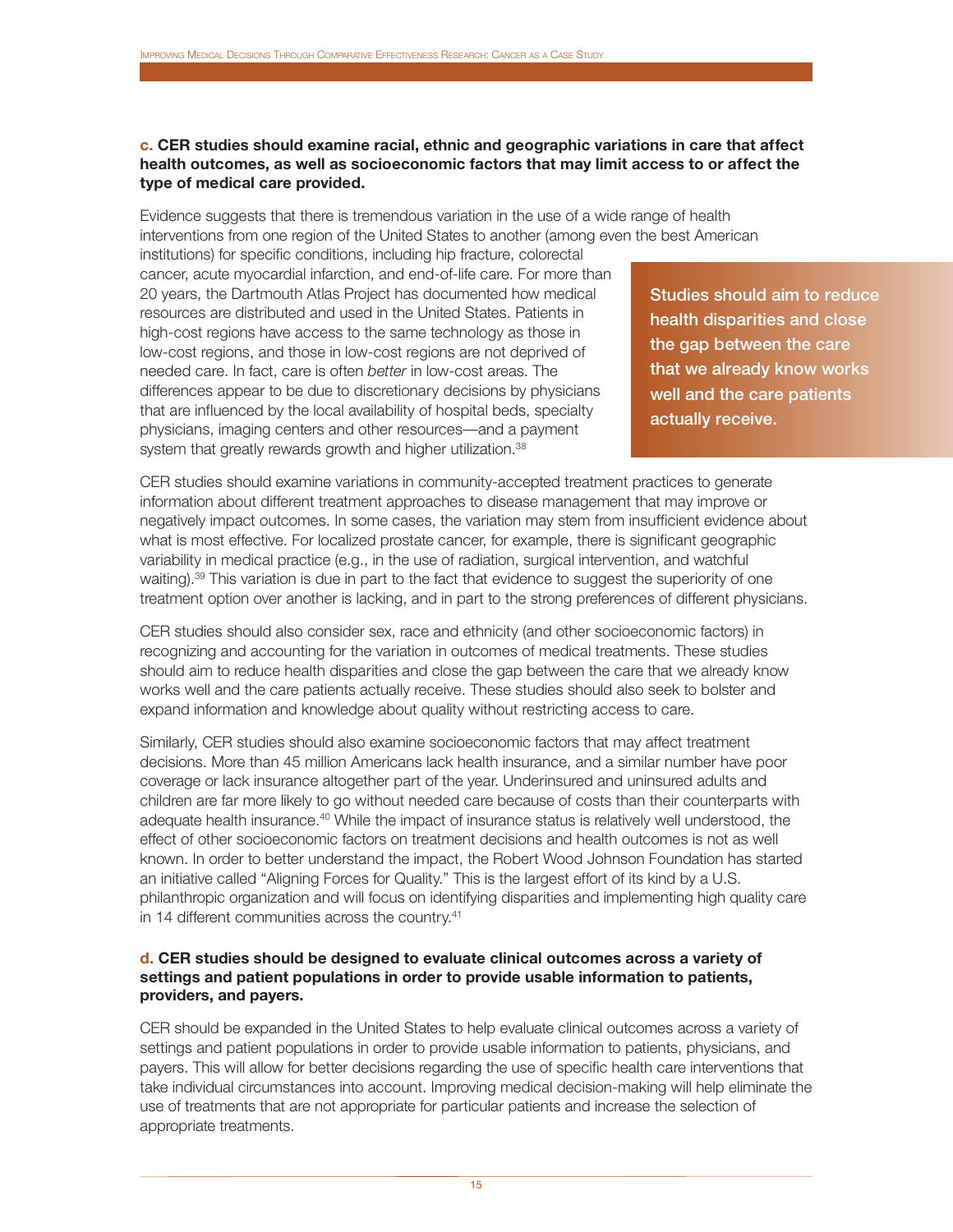CER should incorporate patient-reported outcome (PRO) measurements—including quality of life (QoL) data—as an additional component for evaluation. In some circumstances, treatment-related changes in PROs can influence the clinical decision-making process based on the needs and goals of the patient. For example, there are a variety of treatment options for prostate cancer including surgery (radical prostatectomy), internal radiation (brachytherapy), external beam radiation therapy, and hormone therapy. Additionally, since prostate cancer is a very slow growing tumor, expectant management, (also called active surveillance, where the patient is not treated immediately and the tumor is monitored), is another option. Each of these options comes with a different set of risks and benefits including incontinence, or impaired bowel function, and reduced sexual activity that affect the QoL of both the patient and his partner or caregiver. Incorporating PRO measurement into longitudinal, prospective CER studies will provide a more detailed platform to evaluate options.

#### **Recommendation #2:**

## **A comprehensive CER program should link data from public and private entities to build upon existing data collection efforts and research capabilities.**

#### **a. The expansion of CER activities should prioritize public-private coordination and linking of data from clinical research networks and health care databases to generate hypotheses.**

Insufficient funding for any public or private entity responsible for aligning and maintaining a robust data network has resulted in piecemeal and potentially misleading clinical outcomes research. A coordinated effort to link currently isolated public and private databases has the potential to generate an unprecedented amount of information for a variety of research activities. Given the variety of available data sources and differing uses of data, minimum standards of acceptable data quality will be essential to ensure validity of data collection efforts.<sup>42</sup> The difficulty of this enterprise should not be underestimated. Agreement on common definitions for both diagnosis and treatment interventions coupled with a method of collecting longitudinal data without compromising privacy, would make the effort much more feasible. Federal leadership and support will be needed to advance this project.

Much of the CER that is now done by international entities such as the Cochrane Collaboration and by U.S. entities such as AHRQ and the Blue Cross Blue Shield Technology Evaluation Center is based on literature reviews and meta-analyses of individual trials. These are important CER studies that help to synthesize existing information for clinical practice, but they cannot generate new knowledge beyond that included in the original studies. Such studies may have their own limitations. They may be dated in design and comparative therapies, and generally do not provide insights into the effectiveness of health care interventions outside of clinical trials in real-world settings, as the majority of the data for such reviews is generated by clinical trials designed to assess efficacy, not effectiveness.

In order to truly improve understanding of the outcomes of different treatment options and health services and to incorporate rapidly evolving information as it is developed, a new model and system for performing CER is needed. The databases routinely established, maintained, and audited for clinical research (and in some cases, preclinical research) contain detailed information about individual patients and their health outcomes. These data sets offer a potentially valuable source of information for CER. Yet clinical data sets from randomized clinical trials often include a relatively homogeneous patient population and take a long period of time to establish. Frequently, such datasets are not configured to be readily combined with other data sets, or are proprietary to manufacturers.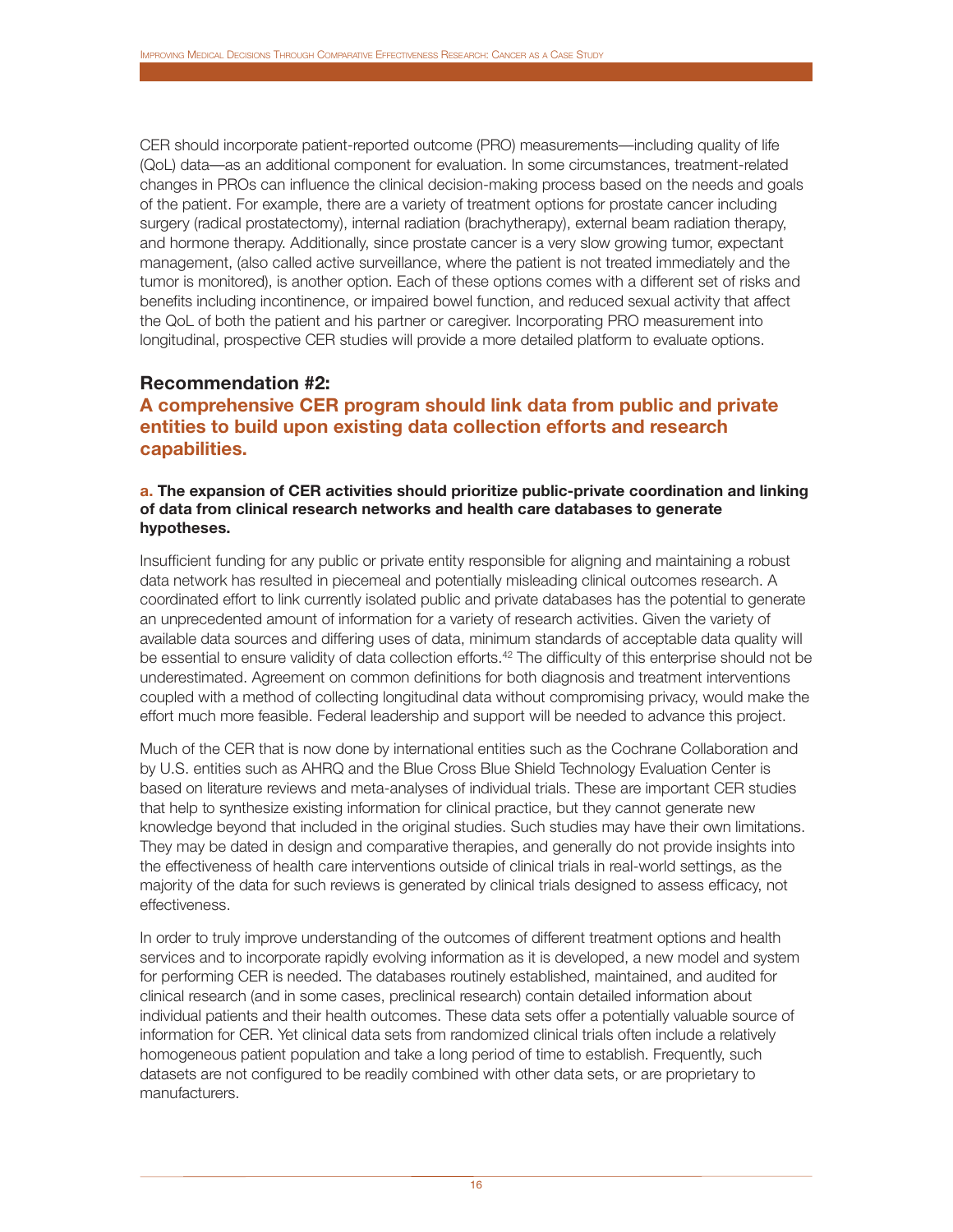To begin to address the challenges to linking and sharing information from clinical databases, biospecimen repositories, and clinical researchers in the field of oncology, the National Cancer Institute (NCI) has developed a biomedical informatics infrastructure to enable cancer researchers, physicians, and patients to share data and knowledge. The cancer Biomedical Informatics

Grid™(caBIG™) was established by NCI and its Cancer Centers as a pilot project in 2003 with a 3-year budget of \$60 million.<sup>43</sup> In 2007, caBIG™ advanced into an enterprise phase with the goal of connecting the entire cancer community, including NCI-designated Cancer Centers, other NCI programs, other NIH institutes and interested federal health agencies, industry groups, and the broader biomedical research community.44

caBIG™ participants have developed readily disseminated standards, tools, and information systems for the management of clinical and research activities in oncology. Using tools in areas including clinical trials management, tissue banks and pathology, imaging, and integrative cancer research, researchers and clinicians are able to

A coordinated effort to link **currently isolated public and private databases has the potential to generate an unprecedented amount of information for a variety of research activities.**

analyze massive amounts of diverse types of data in ways that have never before been possible. caBIG™ is a nationwide, interoperable, interconnected information technology platform that enables information sharing and the capability to enable large science initiatives at NCI such as the development of The Cancer Genome Atlas.45

caBIG™ is based on the principles of open access, open development, open source, and federation,<sup>46</sup> and the caBIG™ infrastructure and tools are widely applicable beyond the cancer community. In fact, they are already being modified for use as a resource for similar efforts in cardiovascular and other diseases.47 caBIG™ is also being integrated into the architecture of the HHS-sponsored National Health Information Network to provide secure, national access to health information.

caBIG™ provides an overarching informatics infrastructure with tremendous potential for performing CER for health care interventions with data from across the country. By providing a unifying biomedical informatics platform, the caBIG™ infrastructure and tools have the potential to enable researchers and clinicians to answer questions about interventions for cancer and other conditions more rapidly and efficiently, thereby accelerating progress in research and the translation of research into clinical practice.

Several medical communities have begun developing large-scale prospective databases that allow for collection and analysis of clinical and disease biomarker data that will ultimately be used for clinical trial-matching and potentially as a clinical decision-making tool. The Total Cancer Care™ (TCC) Program launched by the Moffitt Cancer Center in Tampa, Florida, for example, is an innovative project that is clinically following more than 28,000 patients in 16 different communities throughout their lifetimes, storing tumor specimens from these patients for molecular analysis, and collecting patients' clinical data for use not only in treatment but also in research.<sup>48</sup>

Administrative databases such as insurance claims databases, though not as detailed and not as expensive to generate as clinical databases, are another potentially valuable source of information on health outcomes and associated factors. Private insurers such as UnitedHealth Group and others routinely collect a wide array of data on individual patients' characteristics, medical care received, and the outcomes experienced for their covered populations. Such databases enable private insurers to better understand the services that they are paying for and to gain valuable information on health outcomes associated with the use of those services. For example, Blue Health Intelligence™, developed by the Blue Cross Blue Shield Association, is beginning to bring together the claims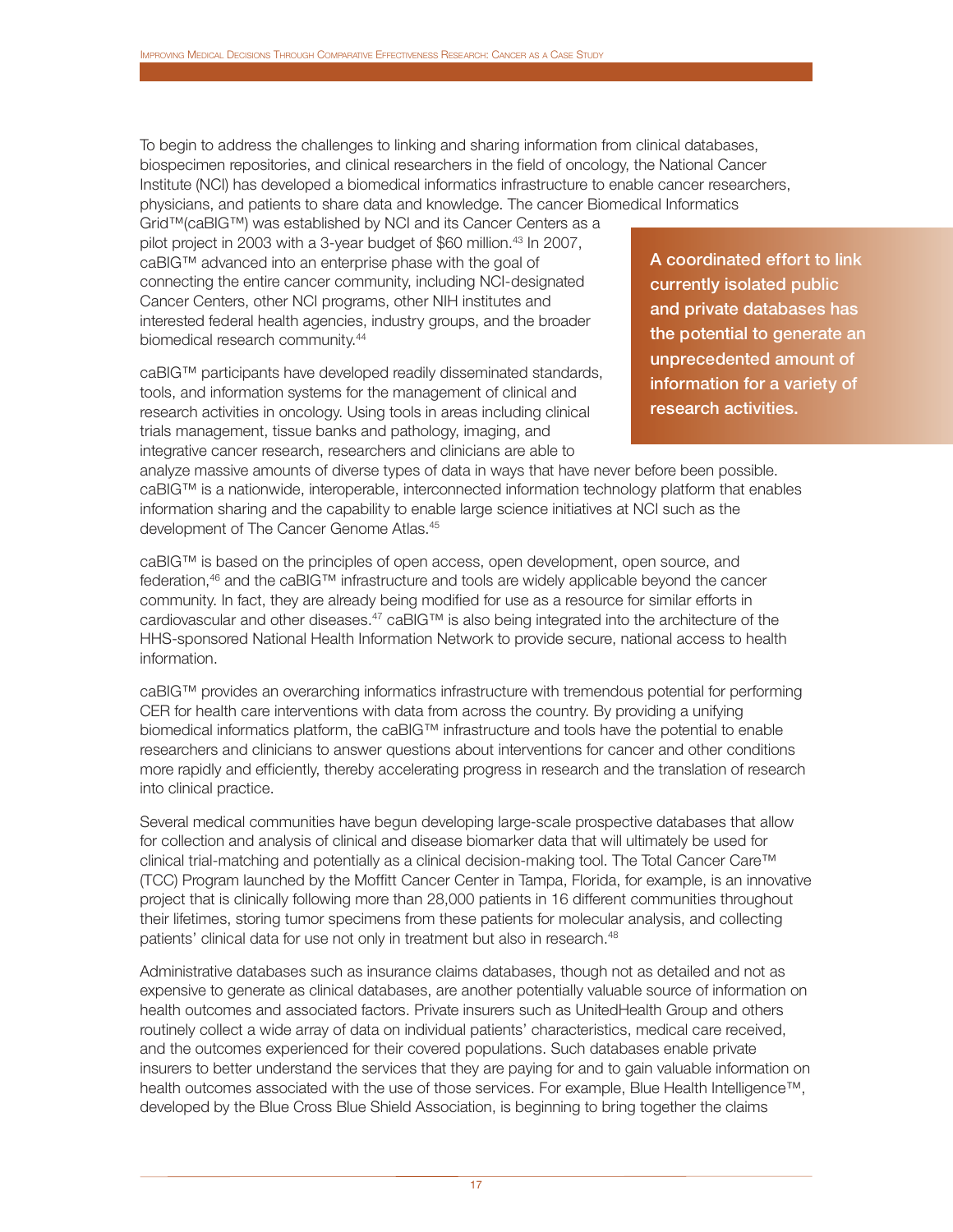experience of 80 million plan members nationwide.<sup>49</sup> This collection of de-identified data serves as a research tool to help understand health care trends and other factors related to care delivery and outcomes. The ability to collect longitudinal data might be greatly enhanced if a system for patient identification that would be voluntary and not be used for punitive purposes could be structured to capture the large population of patients who shift to multiple different payer systems over the course of their medical history. Comparable information can be gained by examining government-operated Medicare and Medicaid claims databases or data from the Veterans Affairs hospital systems. The move to electronic health records (EHRs) for all Americans may further enrich public and private insurers' databases with data from patients' EHRs, though all or most shared data will be deidentified at an early stage.

A critical element of this expanded data-network model is an established set of policies and procedures to promote data sharing among patients, investigators, health systems, third-party payers, and others. The current competitive climate may hinder sharing, rather than promote it. Data governance arrangements, supporting "use cases", or a goal-oriented set of interactions between external users and the data network that demonstrate the synergistic value of sharing, and ongoing efforts including research in ethics and policy are key. This will require commitment and collaboration between multiple sectors and stakeholders.

#### **b. Research through an expanded data network should be used to assist systematic reviews, generate data from real-world clinical practice, and develop new methods of outcome analyses and modeling.**

With the aid of new national health policies and a public-private partnership, the building blocks of a robust and diverse national database previously described could be assembled for the mining and analysis of data on health outcomes and associated factors. The public-private effort must ensure that individuals' privacy is maintained, establish data standards, and facilitate queries and other types of data mining to identify factors that may be contributing to the effectiveness of a particular medical intervention or to compare outcomes associated with the use of different health care interventions.

The information on health outcomes gained by mining and analyzing data from existing clinical and other databases must not supplant more scientifically rigorous data. As previously noted, Randomized Clinical Trials (RTCs) generate the highest level of clinical evidence. Information produced through data mining represents a lower level of evidence and should be treated as such and not result in clinical decisions in the absence of corroborating evidence. In areas where a higher level of evidence is not available, however, mining and analyzing data will generate information associated with the use of health interventions among real-world patients in real-world clinical practice settings and provide a foundation for designing hypotheses for further clinical research.

The oncology community is investing in several efforts that will create useful information on health outcomes that can be used to supplement data from RCTs. At a cost of more than \$34 million, the NCI-funded Cancer Care Outcomes Research and Surveillance Consortium (CanCORS) is enrolling population-based cohorts of patients newly diagnosed with lung and colorectal cancer from multiple regions and health care systems, including approximately 11,000 patients to date.<sup>50</sup> Data are being collected by CanCORS investigators from patients, caregivers, physicians, as well as patient medical records. Findings from these large population-based cohort studies supplement data from RCTs, help to fill gaps where no RCT data exist, and generate additional research questions for further study in clinical trials.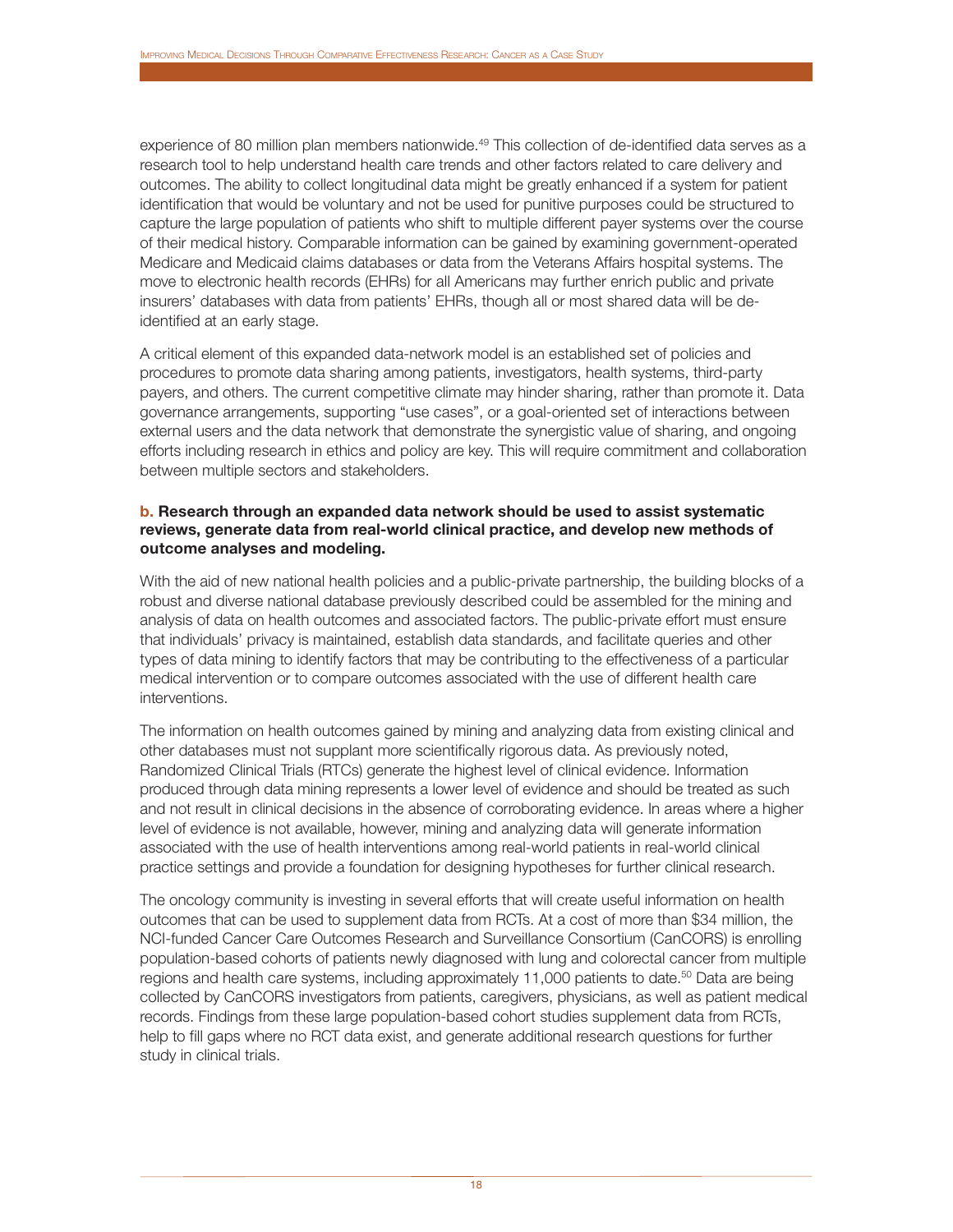#### **c. Although observational real-world studies have limitations, secondary analyses of existing data should be used as an initial step to identify information gaps, provide transparency to research priorities, and generate hypotheses for which further clinical trials and research may be necessary.**

Information produced through robust secondary data analyses represents a lower level of evidence than information produced via randomized clinical trials, but standard RCTs can be expensive and time-consuming. Given limited resources, the impossibility of designing RCTs to answer every question, and the rapid evolution of scientific data, the mining and analysis of data on large numbers of patients from public and private databases could be a useful tool. Researchers could use information from secondary data analyses to identify gaps in the research, to provide transparency to research priorities, and to generate hypotheses for which further clinical research may be necessary.51 They could also use such information to inform application of research results outside of clinical trials scenarios, providing better assessment of effectiveness in real-world populations.

Linking established data networks can be a significant challenge, but the FDA Sentinel Network illustrates the potential. The FDA Sentinel Network aligns established data sets to allow probing for questions regarding adverse events experienced with the use of a drug therapy. If a safety signal is detected through this network, specific clinical trials may be required to fully establish a causal relationship between the treatment and the clinical outcome identified through secondary data analyses.

Effectiveness studies require accurate and very detailed clinical information. It will undoubtedly be more difficult to create a national data system that links large clinical and other databases for research to compare the effectiveness of health interventions, than to create a national data system to detect safety signals such as the FDA Sentinel Network. The collaboration of public and private entities will be required to create such a network, facilitate interoperability, take necessary steps to ensure privacy, and establish standards for the conduct, analytic methods, and reporting of all CER studies, including registration of studies (e.g., The NIH maintains www.clinicaltrials.gov).

In the realm of CER, analyzing data from existing clinical research and other databases could be a tool that helps identify specific subpopulations that respond differently to a particular treatment or other health care intervention. As an example, data from a high-quality database could be analyzed to examine whether one of three particular interventions resulted in reduced hospitalization times. The full analysis might initially reveal that the use of drug X cuts down on duration of hospitalization. Hypothetically, a subset analysis based on patient characteristics from such a robust data set could then reveal that for Hispanic females, or another subpopulation, the results from that drug are quite different. It would be important not to overgeneralize from these results, especially subgroup analyses of dubious statistical reliability, but observations that emerge from analyzing data could be used to generate hypotheses about the reasons for the findings, which then could be used to design appropriate clinical trials.

### **Recommendation #3:**

## **CER studies should support the development of "personalized" or stratified medicine.**

**a. Emphasis should be placed not only on the "average" patient, but also on the minority who experience prolonged survival or improved quality of life and who can be identified with biomarkers or other clinical characteristics.**

Approval of new drugs by the FDA and formulation of the standard of care for particular types of cancer has often depended on RCTs that demonstrate prolonged survival or improved quality of life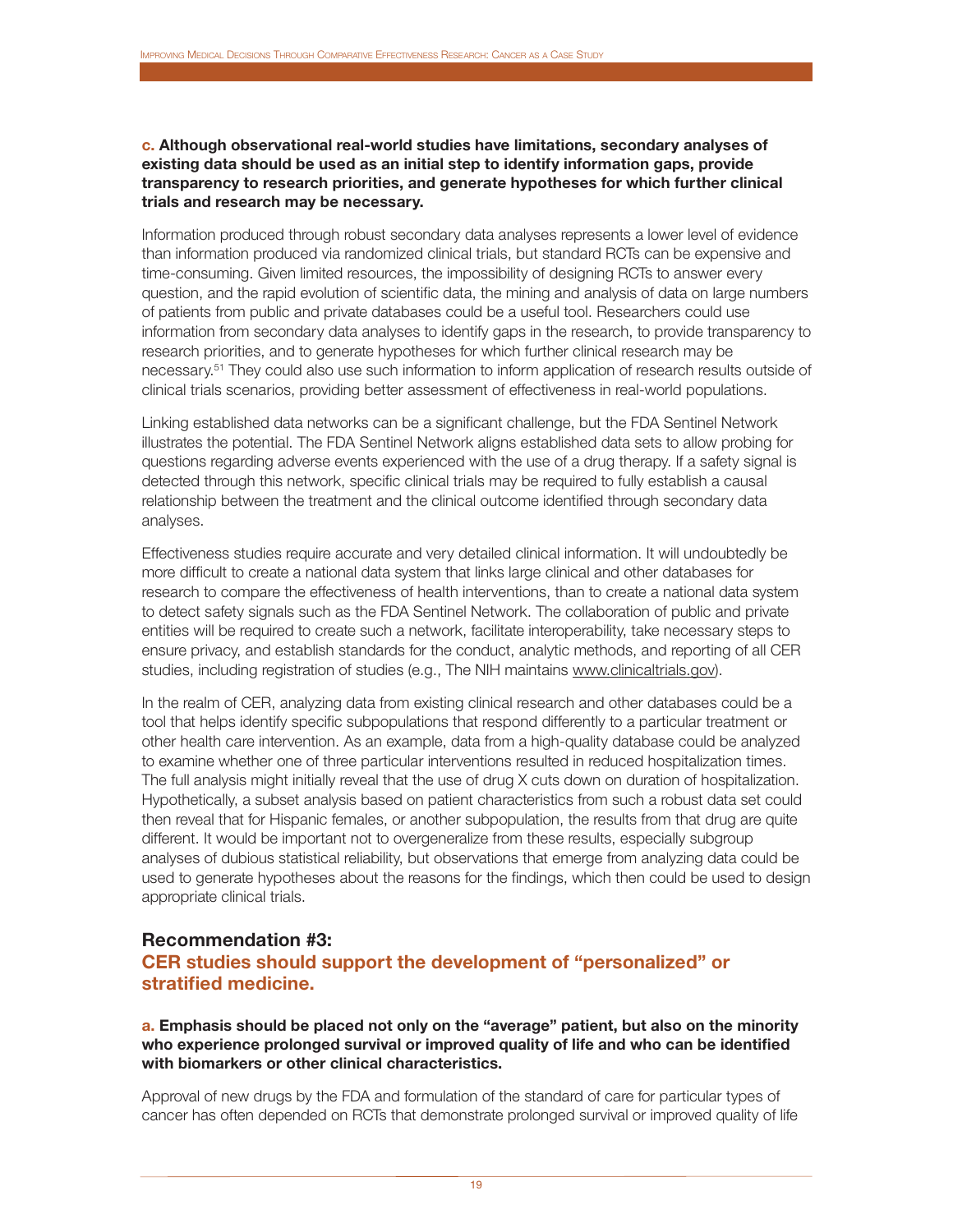after different kinds of treatment. In conducting these trials, patients are sorted according to known characteristics (e.g., age, sex, previous treatment, performance status, etc.) that might influence outcome and then randomized to different treatment groups, making each group of patients as similar as possible. Thus, the improvement in outcome established by these trials applies to the "average" patient with cancer from a particular organ. Improvements in overall survival are generally measured at the 50th percentile and can ignore a significant minority of patients who experience a dramatic prolongation of time to progressive cancer growth or improvement in symptoms. Epidermal growth factor receptor (EGFR) inhibitors such as Tarceva® (erlotinib) have only a modest effect on overall survival of the "average" lung cancer patient, but dramatically benefit 10 percent of those treated. Recent insights in cancer biology indicate that no two cancers are alike and each has a unique combination of genetic changes. Only a fraction of lung cancers contain critical mutations in the EGFR and most of the dramatic responses are observed in this group, which is also enriched for non-smoking women of Asian descent who have adenocarcinomas rather than squamous cell histotypes. For decades the presence of estrogen receptor and progesterone receptor in breast cancers has identified women who are more likely to benefit from hormonal treatment. If hormonal therapy were given arbitrarily to all women with breast cancer regardless of receptor status, the impact on response rate and survival would be diminished. Consequently, in studies of CER it is critical that recognizable "minorities" as well as the "average" patient be considered.

#### **b. Analyses of data from an integrated data network should be performed to identify factors that contribute to disease susceptibilities and differences in clinical outcomes.**

Personalized medicine involves the tailoring of prediction, diagnostics, and therapeutics, to the individual, based on that person's particular biologic makeup.52 A growing number of examples of personalized medicine are already in practice today,<sup>53, 54</sup> particularly in the cancer field, which for numerous reasons has been at the forefront of personalized approaches.

Specific instances of the value of molecular subgrouping of patient populations are emerging. For example, genotyping patients for a particular gene called CYP2D6 may help indicate differences in drug metabolism rates. However, the genotyping test itself and understanding how to specifically tailor treatment decisions based on expression levels will require further study. The aggregation of large numbers of clinical outcomes as a data "input" for prospective studies, combined with the genotyping of all cancer patients, would provide the advantage of a new generation of "molecularly informed" CER that would have the multiple benefits of learning how best to target drugs to the appropriate patient subgroups; how to avoid unnecessary adverse events; and how to optimize cost effectiveness by treating only those patients who will respond to a given therapy.

The addition of patient-reported data, including the patient-reported phenotype, patient-reported quality-of-life, and other patient-reported outcome information, will enhance the development of personalized care. Future development of a nationwide (if not global) electronic health record of all patients will facilitate such molecularly informed, patient-centered, comparative effectiveness, making it easier to execute the seamless continuum known as the "learning" health care system.<sup>55</sup>

Part of the challenge to achieving personalized medicine is the chronic problem in biomedicine of institutional silos. Data sharing is often not done within one institution, and it rarely occurs between and among different institutions or biomedical sectors.

In 2008, to provide a model for collaboration among all the sectors of biomedicine—including diagnostic and therapeutic product developers, academics, payers, patients, consumers, laboratories, and others—NCI launched an initiative called the BIG Health Consortium™.56 This consortium conducts projects that link clinical care, clinical research and scientific discovery, using the tools, infrastructure and standards of caBIG™.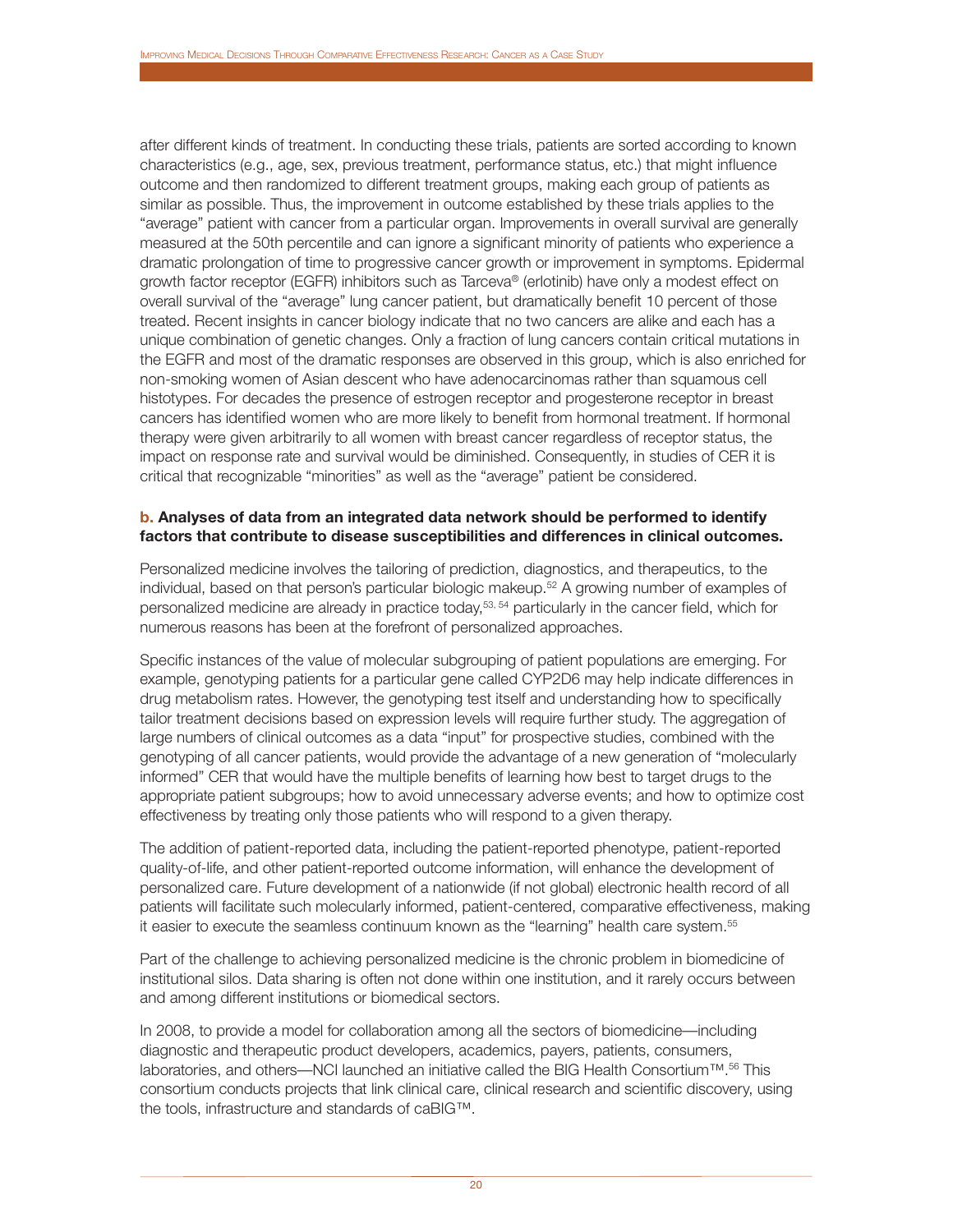To support the growth of personalized medicine in the meantime, the analysis and mining of data from integrated data networks can be used to begin to identify factors that contribute to disease susceptibilities. Examples of such factors include differences in race and ethnicity, sex, comorbidities, drug-drug interactions, nutritional status, smoking, living conditions (city-country, smog, increased ozone), drinking behavior, and other behavioral factors. Understanding the biological basis for any difference identified through data mining and analysis will require additional research, but the initial data analysis will help identify gaps in the evidence and generate new hypotheses for clinical studies based upon subpopulation characteristics which, in turn, will help to further advance "personalized" medicine. Moreover, the use of harmonized data networks will help increase transparency to research priorities and create an expansive collection of outcomes data for which comparisons of different treatment options can be performed.

In order to better understand how technology platforms can catalyze the development of personalized medicine, a series of proof-of-concept demonstration projects should be designed to highlight opportunities and feasible methods and to illuminate next steps needed for discovery and implementation of learning health systems. Example projects include: a Patient-Reported Outcome (PRO) based system that can be used as a platform for a learning health environment and bridge to personalized care;<sup>57</sup> decision support software that provides real-time calculation of risk at point-ofcare using a wide range of molecular and clinical inputs and evidence-based, iteratively refined risk models; and clinical practice guidelines implemented at point-of-care that "learn" as new evidence is generated.

#### **c. Prospective clinical studies (including randomized trials) should be designed to further explore real-world effectiveness, characterize subpopulations for which a therapy is effective, and emphasize the collection of biospecimens to measure predictive markers.**

To build upon information generated through data mining research, prospective clinical studies should be designed to help validate subpopulations for which a therapy is effective. Such studies will require large populations followed over time. Well-founded biologically based hypotheses for such variation will help stratify study populations.

One type of prospective clinical study that could be used to develop high-quality scientific evidence about effectiveness that would be useful in health care decision-making is a "pragmatic" (or "practical") clinical trial.<sup>58</sup> This is a clinical trial for which the hypothesis and study design are developed specifically to answer questions faced by decision-makers. A pragmatic clinical trial selects clinically relevant alternative interventions to compare; includes a large, diverse population of study participants; recruits participants from heterogeneous practice settings; and collects data on a broad range of health outcomes (although data collection is still greatly minimized compared to standard FDA-style registration trials). Analyses of data on subpopulations in pragmatic clinical trials can be used to explore the extent to which the average benefits observed within a trial differ greatly from those that might be expected for a given individual or group.

Pragmatic clinical trials are conducted in other countries, but the major funders of clinical research in the United States—the National Institutes of Health (NIH) and the medical products industry—do not focus on supporting these trials, so supply of pragmatic clinical trial data is limited. Such trials can be time consuming and expensive, and their design would be aided by the hypotheses generated through database analysis as described above. The growth of practice-based research networks and electronic health records will make it increasingly feasible to conduct large research studies in community-based practice settings.<sup>59</sup>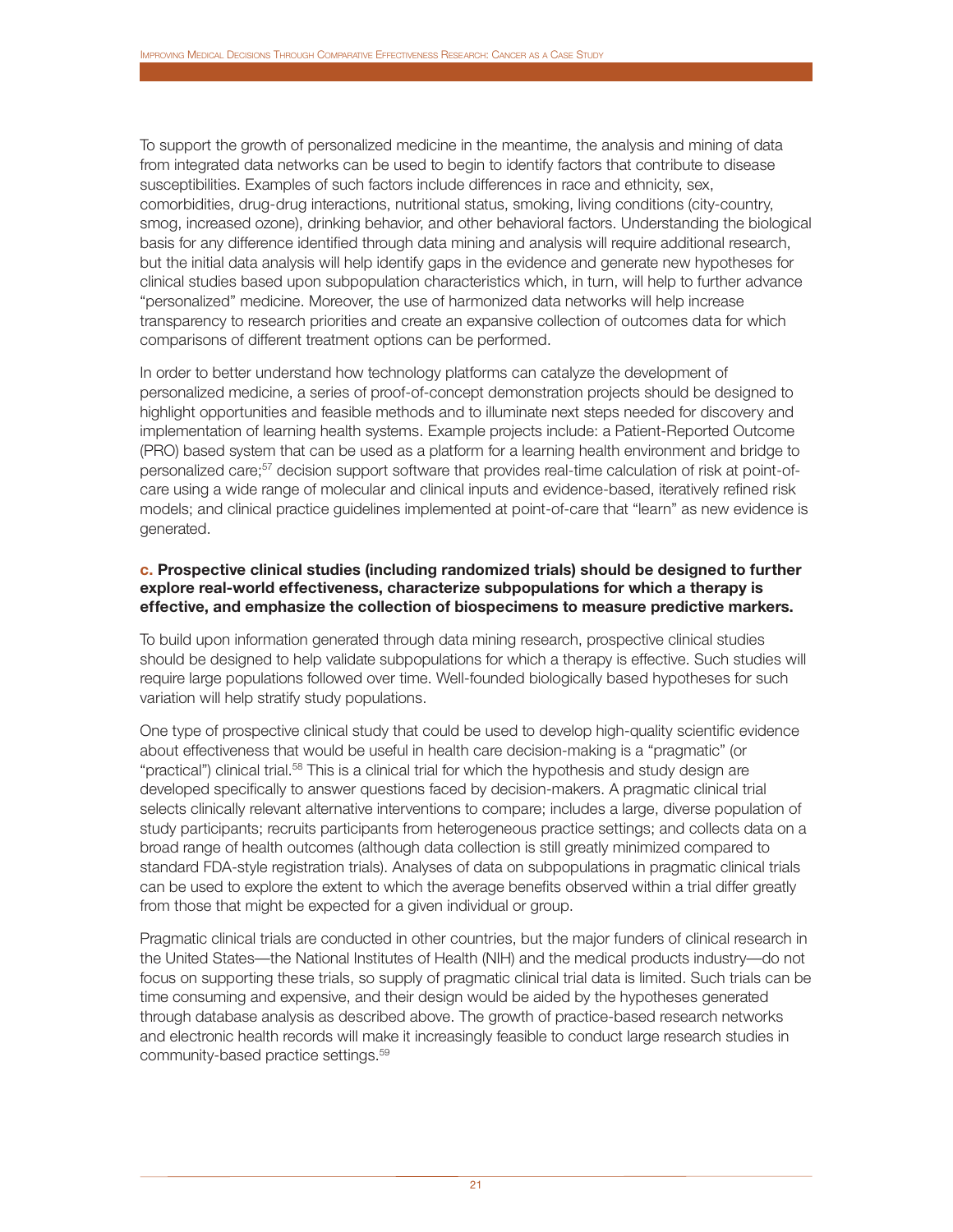A second option that maintains the substantial benefit of generating evidence based on randomized data while substantially reducing the burden of clinical trials at the individual patient level is use of cluster randomized trials. $60$  In these trials, randomization is performed not at the individual patient level, but rather in "clusters" (which may be treating physicians, treating locations, group practices, cities, or states, for example) which are randomized to treat all patients within the cluster the same way. Outcomes are then compared between the randomized groups at the cluster level. This approach is particularly well-suited for trials of educational or prevention initiatives that occur at a community level or for specialized interventions that require a large investment in new technology that once in place within a "cluster", usage restrictions such as demanded by individual patient randomized trials may be problematic.

As previously described, research to provide a higher level of evidence, such as an RCT, should be conducted to validate lower levels of evidence generated through database analysis for CER. When appropriate, clinical studies should seek to identify biological markers that either modify prognosis of the underlying disease (prognostic factors) or predict the likelihood that particular treatments will be beneficial and/or unsafe (predictive factors). CER studies should be explicit in identifying strategies that permit the delivery of "personalized" treatments that may provide substantial benefit for particular segments of the population. The identification of these prognostic and predictive biomarkers will only be possible through prospective biospecimen collection on these trials, to allow both the prospective and retrospective analyses to associate biomarker levels with clinical outcomes.

#### **d. CER studies should have the ability to utilize all types of research methods and explore the use of more efficient research techniques.**

The difficulties associated with performing high-quality, high-impact CER are great. Although the RCT remains the gold standard of generating evidence about the causal relationship between a medical intervention and outcome, the cost and time required to conduct RCTs preclude their use as the only option for CER. For that reason, CER studies must include a wide range of research methods and explore the use of innovative, more efficient research methods, including novel statistical analyses, computer modeling, bayesian analysis, and adaptive trial techniques.

The use of computer models to simulate the effects of health interventions is an approach that has been suggested as an alternative or supplement to clinical trials. There are many well-designed models, including Archimedes, a full-scale simulation model of human physiology, diseases, behaviors, interventions, and health care systems.61, 62 Archimedes is intended for problems that cannot be practically studied empirically with formal trials or other evaluation designs. The NCI has a similar effort underway, known as the Cancer Intervention and Surveillance Modeling Network (CISNET) that is using biostastistical modeling to help guide clinical and policy decisions on cancer control.<sup>63</sup> Well-designed models provide a way of exploring important questions at a fraction of the cost and time of empirical methods.

#### **Recommendation #4:**

**Processes should be developed to ensure that information gained through CER is incorporated into clinical practice and better informs decisions made among patients, their health care providers, and payers.**

**a. Processes should be determined to ensure that information generated through CER studies is evaluated and reported in conjunction with current clinical guidelines to efficiently incorporate emerging scientific evidence.**

Evidence from CER must be communicated rapidly to physicians and translated into everyday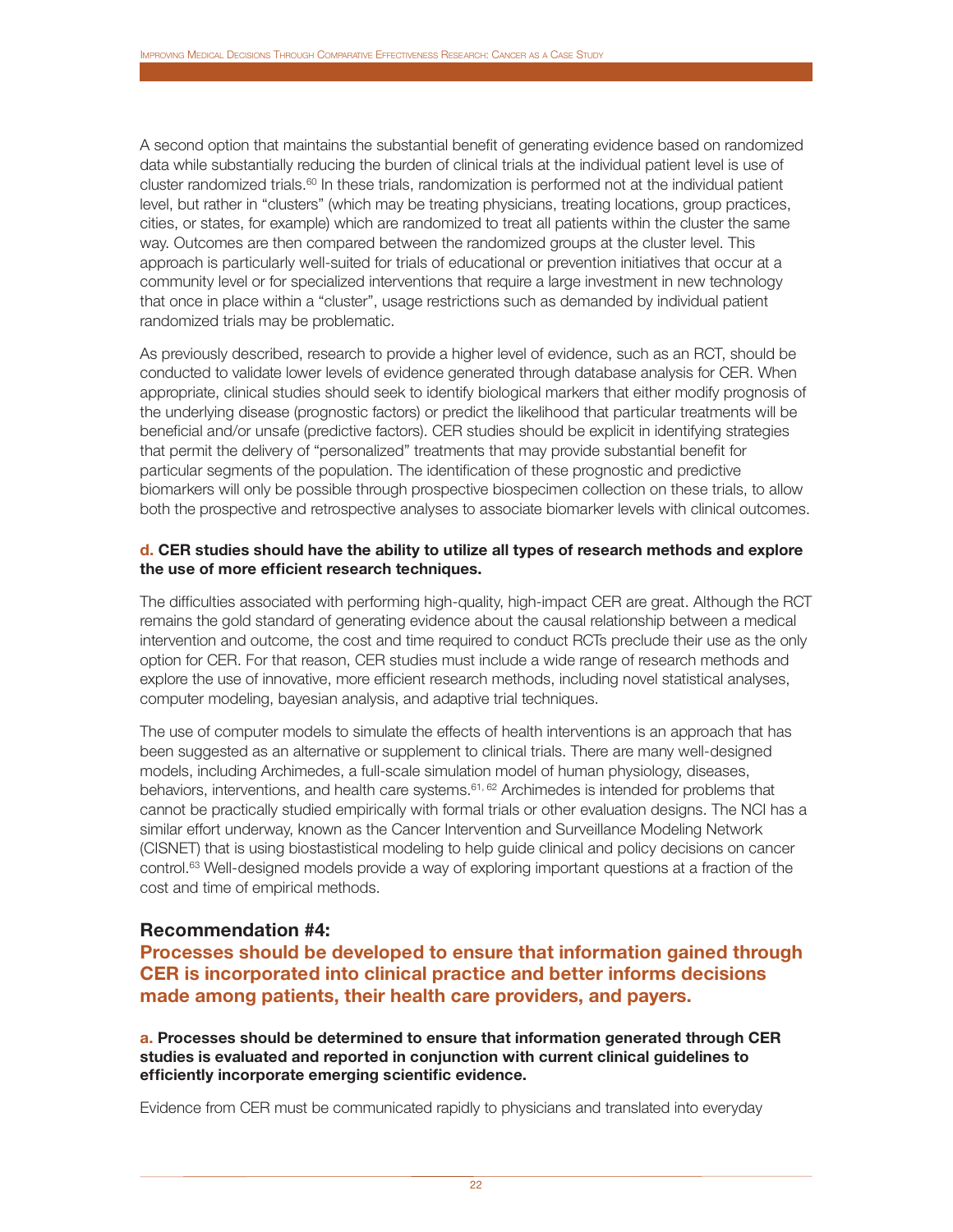practice or it will not be of much value. For that reason, processes should be established to ensure that information generated through CER studies is evaluated and reported in conjunction with current clinical guidelines to efficiently incorporate emerging scientific evidence. It is important to ensure that guidelines are continuously updated to reflect new research; otherwise, guidelines may hinder, not foster, improved quality of care.<sup>64, 65</sup> In addition, research is needed to identify the best way to ensure these guidelines and findings are incorporated into practice.

In the field of oncology, professional societies and not-for-profit organizations including the American Society of Clinical Oncology (ASCO) and the National Comprehensive Cancer Network (NCCN) have existing processes to develop and update professional practice guidelines for physicians and patients. In addition, the American College of Surgeons (ACS) has the ability evaluate hospital-based management through its tumor registry database. These processes include routine input from practicing oncologists, which allows for the rapid incorporation of emerging scientific information. Other professional societies outside of cancer follow similar procedures. For that reason, it is important to establish processes for the way evidence generated by an expanded governmentsponsored CER program will be incorporated into existing clinical guidelines.

#### **b. A comprehensive CER initiative should support the design of studies that provide a rational and scientific basis for reimbursement decisions and strategies of public and private health care payers.**

The national CER initiative should support the design of studies that provide a rational and scientific basis for reimbursement decisions and strategies of public and private health care payers, including the federal Centers for Medicare and Medicaid Services (CMS). This is an ultimate goal and the correct infrastructure needs to be in place, rigorous methodologies enforced, and systematic approaches utilized in order for CER to be routinely used in reimbursement decision-making.

Recently, however, CMS, which administers Medicare, Medicaid, and the Children's Health Insurance Program, began instituting a policy for Medicare called "coverage with evidence development" for promising drugs, biologics, devices, diagnostics, and procedures that would otherwise not meet Medicare's evidentiary standards of being "reasonable and necessary."<sup>66</sup> Under this policy, Medicare covers the cost of treatments or tests with promising but uncertain medical benefits for patients who agree to participate in either a practical clinical trial (a real-world effectiveness trial) or some kind of registry to develop evidence about the treatment.<sup>67</sup> Medicare used a similar approach in designating one center for reimbursement of cardiac transplantation decades ago when that procedure was experimental and of unknown efficacy.<sup>68</sup> Other major procedures have been introduced similarly.

Coverage with evidence development is an approach to providing access to innovative technologies while also documenting risks and benefits to patients. CMS has applied the Medicare "coverage with evidence development" policy to off-label uses of new biologics for colorectal cancer. Thus, Medicare coverage was provided for the use of these products for patients in selected NCIsponsored clinical trials with the understanding that clinical data on these patients' treatments and health outcomes would be collected in the trials.

CMS is also developing a set of pay-for-performance (P4P) initiatives to support quality improvement in the care of Medicare beneficiaries by giving financial incentives to health care providers for high quality care. In this approach, reimbursement rates vary, and are dependent on reaching certain quality measures (e.g., treatment response, treatment outcome). CER studies should be designed to support pay-for-performance initiatives. That is, these studies should examine the value of P4P approaches as compared to traditional payment approaches. These studies should develop and use quality measures based on patient outcomes versus clinician processes.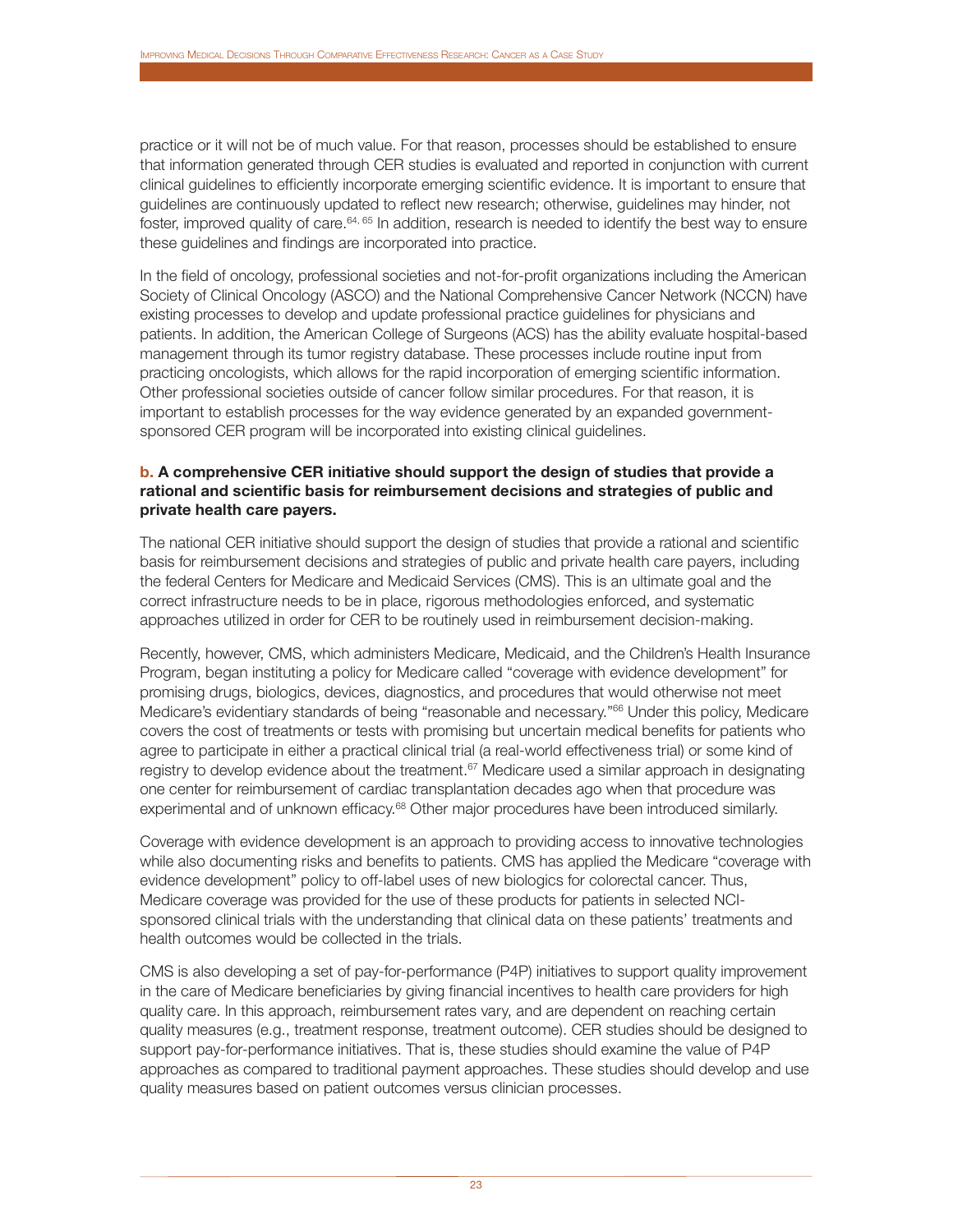#### **c. Physicians should receive feedback on the outcomes of their choices, as well as the costs to patients and their payers.**

Communicating the results of an expanded CER program will be critical to improve medical practice and decision-making. In order to demonstrate the utility of such information, data regarding the outcomes of medical decision will help physicians better measure the results of care provided. In order to do so, infrastructure and processes should be developed so that physicians receive feedback on the outcomes of their treatment choices, including patient adherence, adverse events and treatment outcomes, as well as the charges to patients and their payers. In addition, health care organizations should routinely monitor the quality of care patients receive to ensure that existing clinical practices are consistent with evidence-based guidelines. Information showing that processes of care deviate markedly from recommendations should trigger quality improvement efforts. Along these lines, research is needed that identifies the most effective strategies for promoting the dissemination and implementation of changes in clinical practice when new evidence emerges.

#### **d. Hospital and clinical pharmacy committees should seek and utilize robust CER findings when providing information to health care providers about treatment options.**

Finally, hospital and clinical pharmacy committees composed of physicians, pharmacists, and other health care professionals consider essentially all the matters related to the use of drugs in a particular setting, evaluation of drugs and dosage forms and safe use of investigational drugs, and cost. Their role is to help develop policies and procedures related to the therapeutic use of drugs and to monitor issues relating to drug safety throughout the hospital or clinic. Pharmacy committees also prepare drug formularies, which provide information on various drugs to be used in the hospital or other setting. These committees should seek and utilize national CER findings, rather than institutional analyses alone, when providing information to care providers about treatment options as well as in the routine updates and development of institutional guidelines for product use.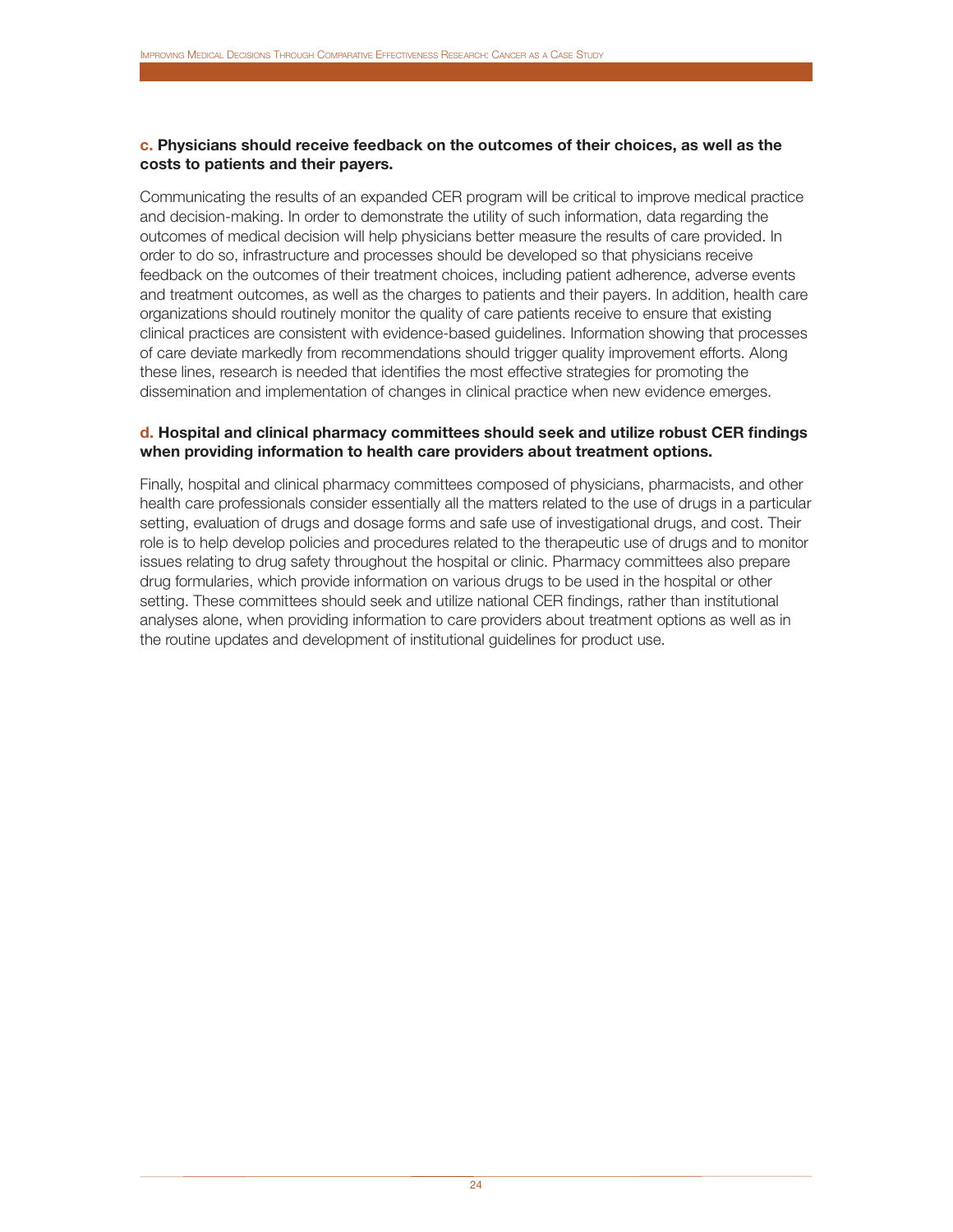## **ENDNOTES**

- <sup>1</sup> Institute of Medicine, *Crossing the Quality Chasm: A New Health System for the 21st Century* (Washington, D.C.: National Academies of Science, 2001) <http://www.iom.edu/?id=12736> (accessed February 3, 2009).
- <sup>2</sup> Centers for Medicare and Medicaid Services, "National Health Expenditure Data," updated January 6, 2009. <http://www.cms.hhs.gov/NationalHealthExpendData/02\_NationalHealthAccountsHistorical.asp> (accessed February 2, 2009).
- <sup>3</sup> National Cancer Institute, "Costs of Cancer Care," *Cancer Trends Progress Report—2007 Update*, November 16, 2007 <http://progressreport.cancer.gov/doc\_detail.asp?pid=1&did=2007&chid=75&coid=726&mid> (accessed February 11, 2009).
- <sup>4</sup> Institute of Medicine, *America's Uninsured Crisis: Consequences for Health and Health Care* (Washington, D.C.: National Academies Press, 2009).
- <sup>5</sup> Senate Committee on Finance, "Baucus-Conrad Proposal Can Improve Quality, Lower Costs Throughout American Health Care system," press release, Washington, D.C., August 1, 2008 <http://finance.senate.gov/press/Bpress/2008press/prb080108.pdf> (accessed February 6, 2009).
- <sup>6</sup> Karen Davis et al., "Mirror, Mirror on the Wall: An International Comparative Performance of American Health Care." Commonwealth Fund, New York, New York, May 15, 2007 <http://www.commonwealthfund.org/Content/Publications/Fund-Reports/2007/May/Mirror--Mirror-on-the-Wall--An-International-Update-on-the-Comparative-Performance-of-American-Healt.aspx>(accessed February 22, 2009).
- <sup>7</sup> Institute of Medicine, *Knowing What Works in Health Care: A Roadmap for the Nation* (Washington, D.C.: National Academies Press, 2008).
- <sup>8</sup> Gail R. Wilensky, "Comparative Clinical Effectiveness: Leveraging Innovation to Improve Health Care Quality for All Americans," testimony presented to the U.S. Senate Committee on Finance, Washington, D.C., July 17, 2009. <http://finance.senate.gov/hearings/testimony/2008test/071708gwtest.pdf> (accessed February 2, 2009).
- <sup>9</sup> Institute of Medicine, *Learning What Works Best: The Nation's Need for Evidence on Comparative Effectiveness in Health Care* (Washington, D.C., National Academies of Science, September 2007) <http://www.iom.edu/Object.File/Master/57/393/Comparative%20Effectiveness%20White%20Paper%20(F).pdf> (accessed March 15, 2009).
- <sup>10</sup> Institute of Medicine,"Engineering a Learning Healthcare System: A Look at the Future," workshop, April 29-30, 2008 <http://www.iom.edu/CMS/28312/RT-EBM/52747.aspx> (accessed March 15, 2009).
- <sup>11</sup> Institute of Medicine, *The Learning Healthcare System: Workshop Summary* (Washington, D.C.: National Academies of Science, 2007) <http://www.iom.edu/CMS/28312/RT-EBM/41894.aspx> (accessed February 11, 2009).
- <sup>12</sup> Steven M. Teutch, Marc L. Berger, and Milton C. Weinstein, "Comparative Effectiveness: Asking the Right Questions, Choosing the Right Methods," *Health Affairs* 24(1):128-132, January/February 2003 <http://content.healthaffairs.org/cgi/content/full/24/1/128?ijkey=XFwpeHvAhIqxg&keytype=ref&siteid=healthaff> (accessed February 22, 2009).
- 13David Atkins, "Creating and Synthesizing Evidence with Decision Makers in Mind: Integrating Evidence from Clinical Trials and Other Study Designs," *Medical Care* 45(10) Suppl 2: S16-S22, October 2007 <http://effectivehealth care.ahrq.gov/repFiles/MedCare/s16.pdf> (accessed February 11, 2009).
- <sup>14</sup> Congressional Budget Office, *Research on the Comparative Effectiveness of Medical Treatments: Options for an Expanded Federal Role* (Washington, D.C.: 2007) <http://www.cbo.gov/doc.cfm?index=8891> (accessed February 3, 2009).
- <sup>15</sup> AcademyHealth, Health Services Research Methods: Comparative Effectiveness," n.d. <http://www.hsrmethods.org/SuggestedReadings/Journal%20Articles/Comparative%20Effectiveness.aspx> (accessed February 20, 2009).
- <sup>16</sup> Jennifer M. Malin and Nancy L. Keating, "The Cost-Quality Trade-Off: Need for Data Quality Standards for Studies That Impact Clinical Practice and Health Policy," *Journal of Clinical Oncology* 23(21):4581-4584, July 20, 2005.
- 17 National Institutes of Health, clinicaltrials.gov, "Understanding Clinical Trials," n.d. <http://clinicaltrials.gov/ct2/info/understand> (accessed February 21, 2009).
- <sup>18</sup> Steven M. Teutch, Marc L. Berger, and Milton C. Weinstein, "Comparative Effectiveness: Asking the Right Questions, Choosing the Right Methods," *Health Affairs* 24(1):128-132, January/February 2003 <http://content.healthaffairs.org/cgi/content/full/24/1/128?ijkey=XFwpeHvAhIqxg&keytype=ref&siteid=healthaff> (accessed February 22, 2009).
- <sup>19</sup> S. Green and J. Higgens (eds.), "Glossary," *Cochrane Handbook for Systematic Reviews of Interventions* 4.2.5 [updated May 2005] <http://www.cochrane.org/resources/glossary.htm> (accessed March 15, 2009).
- <sup>20</sup> Jennifer M. Malin and Nancy L. Keating, "The Cost-Quality Trade-Off: Need for Data Quality Standards for Studies That Impact Clinical Practice and Health Policy," *Journal of Clinical Oncology* 23(21):4581-4584, July 20, 2005.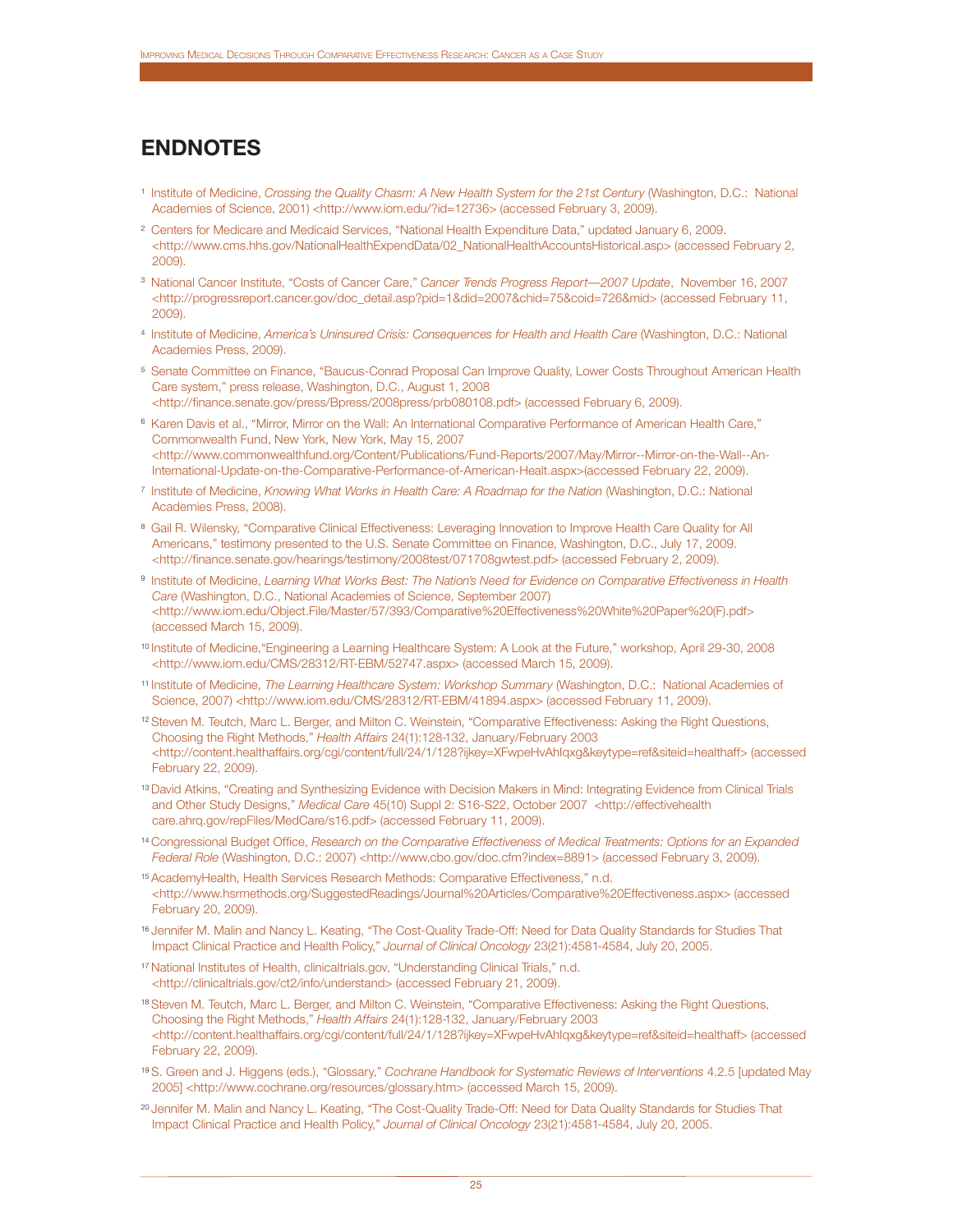- <sup>21</sup> Steven M. Teutch, Marc L. Berger, and Milton C. Weinstein, "Comparative Effectiveness: Asking the Right Questions, Choosing the Right Methods," *Health Affairs* 24(1):128-132, January/February 2003 <http://content.healthaffairs.org/cgi/content/full/24/1/128?ijkey=XFwpeHvAhIqxg&keytype=ref&siteid=healthaff>(accessed February 22, 2009).
- <sup>22</sup> Agency for Healthcare Research and Quality, "Research Reviews," n.d. <http://effectivehealth care.ahrq.gov/healthInfo.cfm?infotype=rr> (accessed February 20, 2009).
- 23U.S. Congressional Budget Office, "Research on the Comparative Effectiveness of Medical Treatments: Options for an Expanded Federal Role," (Washington, D.C.: 2007) <http://www.cbo.gov/doc.cfm?index=8891> (accessed February 3, 2009).
- <sup>24</sup> LeLorier J, Grégoire G, Benhaddad A, Lapierre J, Derderian F. "Discrepancies between meta-analyses and subsequent large randomized, controlled trials," *The New England Journal of Medicine*, 1997;337:536-542.
- <sup>25</sup> Personalized Medicine Coalition, "The Case for Personalized Medicine: Executive Summary," Washington, D.C., 2006 <http://www.personalizedmedicinecoalition.org/communications/pmc\_pub\_11\_06.php> (accessed February 9, 2009).
- <sup>26</sup> Michael O. Leavitt, Secretary of Health and Human Services,"Prologue," *Personalized Health Care: Pioneers, Partnerships, Progress* (Washington, D.C.: U.S. Department of Health and Human Services, 2008) <http://www.hhs.gov/myhealthcare/news/prolog.html> (accessed February 19, 2009).
- <sup>27</sup> Bryan Luce, "An Overview of the Evidence Landscape," Powerpoint presentation <http://www.nhpf.org/library/handouts/Luce.slides\_09-26-08.pdf> (accessed February 3, 2009).
- <sup>28</sup> Institute of Medicine, *Knowing What Works in Health Care: A Roadmap for the Nation* (Washington, D.C.: National Academies Press, 2008).
- <sup>29</sup> Bryan Luce, "An Overview of the Evidence Landscape," Powerpoint presentation, 2008. <http://www.nhpf.org/library/handouts/Luce.slides\_09-26-08.pdf> (accessed February 3, 2009).
- <sup>30</sup> Gail R. Wilensky, "Developing a Center for Comparative Effectiveness Information," *Health Affairs* 25(6): 572-W585, Web exclusive, November 7, 2006 <http://content.healthaffairs.org/cgi/content/abstract/25/6/w572> (accessed February 2, 2009).
- 31U.S. Congressional Budget Office "Research on the Comparative Effectiveness of Medical Treatments," December, 2007
- 32Robert Steinbrook, "Saying No isn't NICE the Travails of Britain's National Institute for Health and Clinical Excellence," *The New England Journal of Medicine* 35(19): 1977-1982, November 6, 2008.
- <sup>33</sup> National Institute for Health and Clinical Excellence: Appraising life-extending, end of life treatments. January 5, 2009. http://www.nice.org.uk/media/88A/F2/SupplementaryAdviceTACEoL.pdf (accessed April 9, 2009).
- <sup>34</sup> C. McCabe, et. al "Market and patient access to new oncology products in Europe: a current, multidisciplinary perspective," *Annals of Oncology* 20:403-412, October 14, 2008.
- <sup>35</sup> Gail R. Wilensky, "Developing a Center for Comparative Effectiveness Information," *Health Affairs* 25(6): 572-W585, Web exclusive, November 7, 2006. <http://content.healthaffairs.org/cgi/content/abstract/25/6/w572> (accessed February 2, 2009).
- <sup>36</sup> Sean R. Tunis, Daniel B. Stryer, and Carolyn Clancy, "Practical Clinical Trials: Increasing the Value of Clinical Research for Decision Making in Clinical and Health Policy," *Journal of the American Medical Association* 290(12):1624-1632, September 24, 2003 <http://jama.ama-assn.org/cgi/content/abstract/290/12/1624> (accessed February 22, 2009).
- <sup>37</sup> Sheila Smith, Stephen K. Heffler, Stephen Calfo, Kent Clemens, Mark Freeland, Mary Lee Seifert, et al., "National Health Projections Through 2008," *Health Care Financing Review* 21(2):211-237, 1999. <http://www.cms.hhs.gov/HealthCareFinancingReview/Downloads/99winterpg211.pdf> (accessed March 13, 2009).
- 38 Dartmouth Atlas of Healthcare Web page <http://www.dartmouthatlas.org/> (accessed March 15, 2009).
- 39 Tracey L. Krupisky, Lorna Kwan, Abdelmonem A. Afifi, and Mark S. Litwin, "Geographic and Socioeconomic Variation in the Treatment of Prostate Cancer," *Journal of Clinical Oncology* 23:7881-7888, 2005
- <http://jco.ascopubs.org/cgi/content/abstract/23/31/7881> (accessed February 19, 2009).
- <sup>40</sup> Institute of Medicine, *America's Uninsured Crisis: Consequences for Health and Health Care* (Washington, D.C.: National Academies Press, 2009).
- 41Robert Wood Johnson Foundation <http://www.rwjf.org/newsroom/product.jsp?id=30951> (accessed 4/3/09)
- 42 Jennifer M. Malin and Nancy L. Keating, "The Cost-Quality Trade-Off: Need for Data Quality Standards for Studies That Impact Clinical Practice and Health Policy," *Journal of Clinical Oncology* 23(21):4581-4584, July 20, 2005.
- <sup>43</sup> National Cancer Institute, caBIG™ Website <https://cabig.nci.nih.gov/> (accessed February 20, 2009).
- <sup>44</sup> National Cancer Institute,"Cancer Biomedical Informatics Grid (caBIG™) 2006 Strategic Plan," draft, April 6, 2006 <https://cabig.nci.nih.gov/working\_groups/SP\_SLWG/Documents/2006\_caBIG\_Strategic\_Plan\_Draft%20\_post(2).pdf> (accessed March 15, 2009).
- <sup>45</sup> The Cancer Genome Atlas website, <http://cancergenome.nih.gov> (accessed March 12, 2009).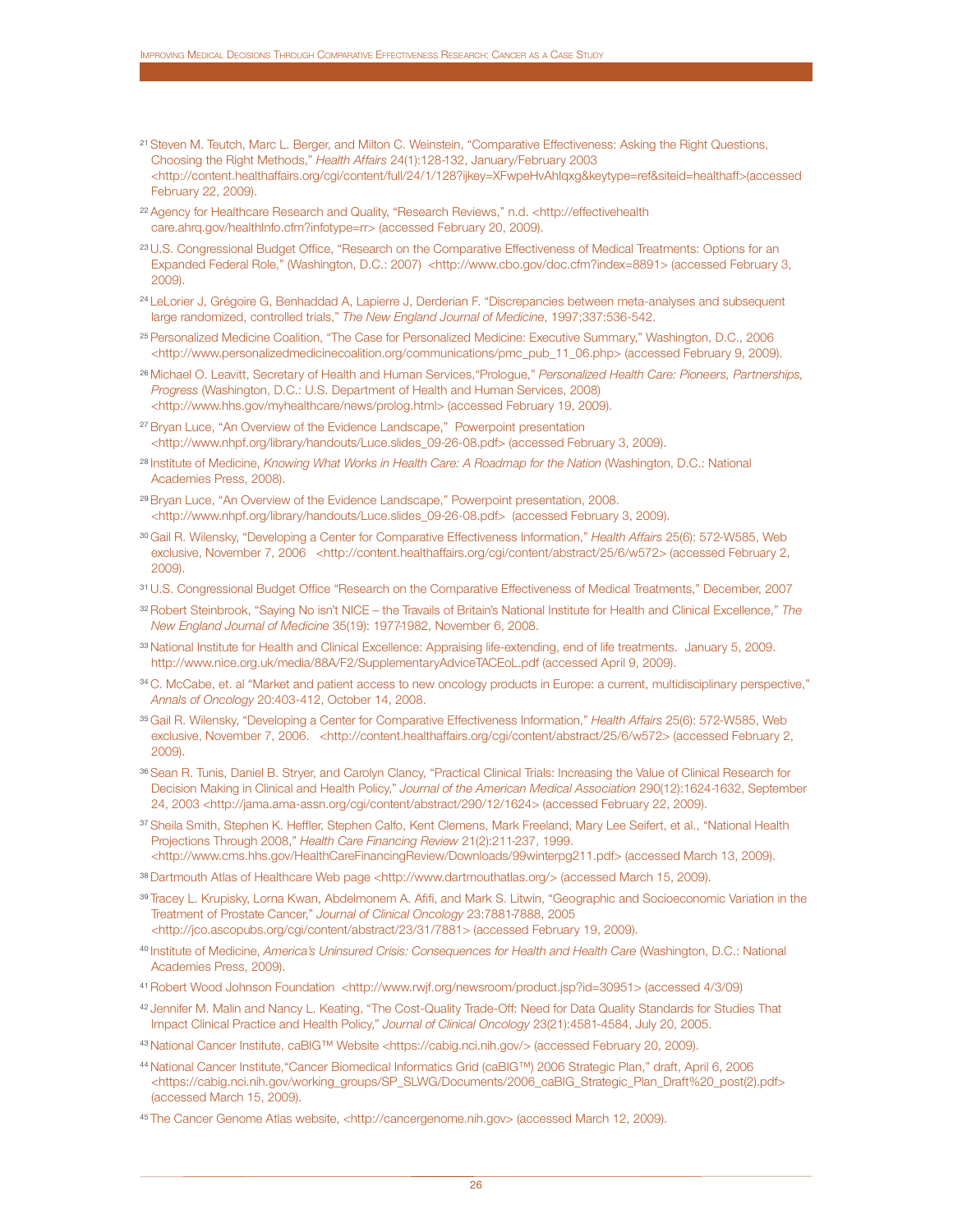- <sup>46</sup> National Cancer Institute, "caBIG™ Primer: An Introduction to caBIG™," December 2006 <https://cabig.nci.nih.gov/overview/cabig-primer/> (accessed March 15, 2009).
- <sup>47</sup> National Cancer Institute, caBIG Website < https://cabig.nci.nih.gov/> (accessed February 20, 2009).
- <sup>48</sup> William S. Dalton, David Fenstermacher, Paul Jacobsen, David de la Parte, and Timothy Yeatman, "Moffitt Cancer Center, Tampa Florida, Community-Based Personalized Health Care," *Personalized Health Care: Pioneers, Partnerships, Progress* (Washington, D.C.: U.S. Department of Health and Human Services, 2008). <http://www.hhs.gov/myhealthcare/news/community.html#cmuny7>
- 49Blue Cross Blue Shield Association, "The Pathway to Covering America. Ensuring Quality, Value, and Access," January 23, 2008 http://www.bcbs.com/issues/uninsured/pathway-to-covering-america/pathway-to-covering-america.pdf (accessed March 27, 2009).
- <sup>50</sup> John Z. Ayanian et al., "Understanding Cancer Treatment and Outcomes: The Cancer Care Outcomes Research and Surveillance Consortium," *Journal of Clinical Oncology* 22(15):2992-2996, August 1, 2004. <http://jco.ascopubs.org/cgi/content/full/22/15/2992> (accessed February 22, 2009).
- <sup>51</sup> Jennifer M. Malin and Nancy L. Keating, "The Cost-Quality Trade-Off: Need for Data Quality Standards for Studies That Impact Clinical Practice and Health Policy," *Journal of Clinical Oncology* 23(21):4581-4584, July 20, 2005.
- <sup>52</sup> Peter Traber, "Baylor College of Medicine: Community Case Study," *Personalized Health Care: Pioneers, Partnerships, Progress* (Washington, D.C.: U.S. Department of Health and Human Services, 2008). <http://www.hhs.gov/myhealth care/news/community.html#cmuny1> (accessed February 19, 2009).
- 53 Edward Abrahams and Wayne Rosenkranz, letter from the Personalized Medicine Coalition to HHS Secretary Michael Leavitt, March 21, 2007 <http://www.ageofpersonalizedmedicine.org/knowledge\_center/events/files/PMC\_Leavitt\_CoverLetter\_20070321.pdf>
- (accessed February 11, 2009).
- <sup>54</sup> Huntington F. Willard, Ph.D., and Geoffrey S. Ginsburg, *Genomic and Personalized Medicine* (St. Louis: Elsevier, 2009).
- <sup>55</sup> Lynn M. Etheredge, "Medicare's Future: Cancer Care", *Health Affairs*, 28(1):148-159, 2009 <http://content.healthaffairs.org/cgi/content/abstract/28/1/148> (accessed March 15, 2009).
- 56BIG Health Consortium™. Web site <http://www.bighealthconsortium.org> (accessed March 12, 2009).
- <sup>57</sup> A. P. Abernethy, S.Y, Zafar , R. Coeytaux, K. Rowe, J. L. Wheeler, and H. K. Lyerly, "Electronic Patient-Reported Data Capture as the Foundation of a Learning Health Care System," presented at the 45th annual meeting of the American Society of Clinical Oncology, Orlando, Florida, May 31, 2009.
- 58 Sean R. Tunis, Daniel B. Stryer, and Carolyn Clancy, "Practical Clinical Trials: Increasing the Value of Clinical Research for Decision Making in Clinical and Health Policy," *Journal of the American Medical Association* 290(12):1624-1632, September 24, 2003 <http://jama.ama-assn.org/cgi/content/abstract/290/12/1624> (accessed February 22, 2009).
- 59 David Atkins, "Creating and Synthesizing Evidence with Decision Makers in Mind: Integrating Evidence from Clinical Trials and Other Study Designs," *Medical Care* 45(10) Suppl 2: S16-S22, October 2007 <http://effectivehealth care.ahrq.gov/repFiles/MedCare/s16.pdf> (accessed February 11, 2009).
- <sup>60</sup> Allan Donner and Neil Klar. *Design and Analysis of Cluster Randomization Trials in Health Research*. London: Arnold, 2000, ISBN: 0-340-69153-0
- <sup>61</sup> Congressional Budget Office, *Research on the Comparative Effectiveness of Medical Treatments: Options for an Expanded Federal Role* (Washington, D.C.: 2007) <http://www.cbo.gov/doc.cfm?index=8891> (accessed February 3, 2009).
- <sup>62</sup> Archimedes, Inc., "The Archimedes Model," 2009 <http://archimedesmodel.com/archimedesmodel.html> (accessed February 20, 2009).
- 63 CISNET: The Cancer Intervention and Surveillance Modeling Network, NIN Publication No.09-7354, December 2008.
- 64David M. Dilts, "Practice Variation: The Achilles' Heel in Quality Cancer Care," *Journal of Clinical Oncology*, 23(25): 5881- 5882, September 1, 2005. <http://jco.ascopubs.org/cgi/content/full/23/25/5881> (accessed February 19, 200)
- <sup>65</sup> Institute of Medicine, *Knowing What Works in Health Care: A Roadmap for the Nation* (Washington, D.C.: National Academies Press, 2008).
- 66 Sean R. Tunis and Steven D. Pearson, "Coverage Options for Pomising Technologies: Medicare's Coverage with Evidence Development," *Health Affairs* 25(3):1218-1230, September/October 2006.
- <http://content.healthaffairs.org/cgi/content/abstract/25/5/1218> (accessed February 20, 2009).
- 67 Sean R. Tunis, Daniel B. Stryer, and Carolyn M. Clancy, "Practical Clinical Trials: Increasing the Value of Clinical Research for Decision Making in Clinical and Health Policy, *Journal of the American Medical Association* 290(12): 1624-1632, September 24, 2003. <http://jama.ama-assn.org/cgi/content/abstract/290/12/1624> (accessed February 20, 2009).
- 68RW Evans, "The Economics of Heart Transplantation" *Circulation* 75: 63-76, January, 1987.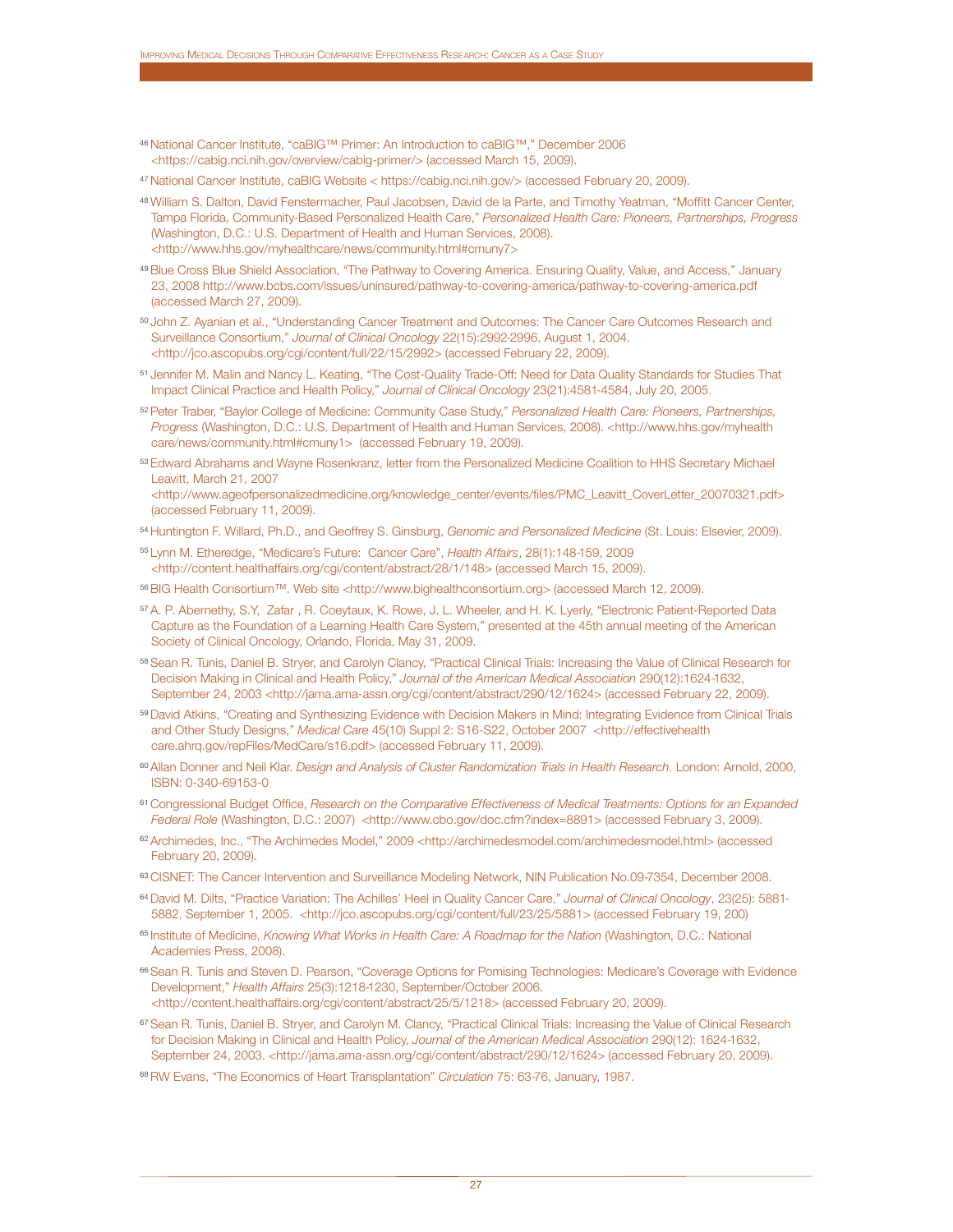# **NOTES:**

| ۰ |
|---|
| - |
|   |
|   |
|   |
|   |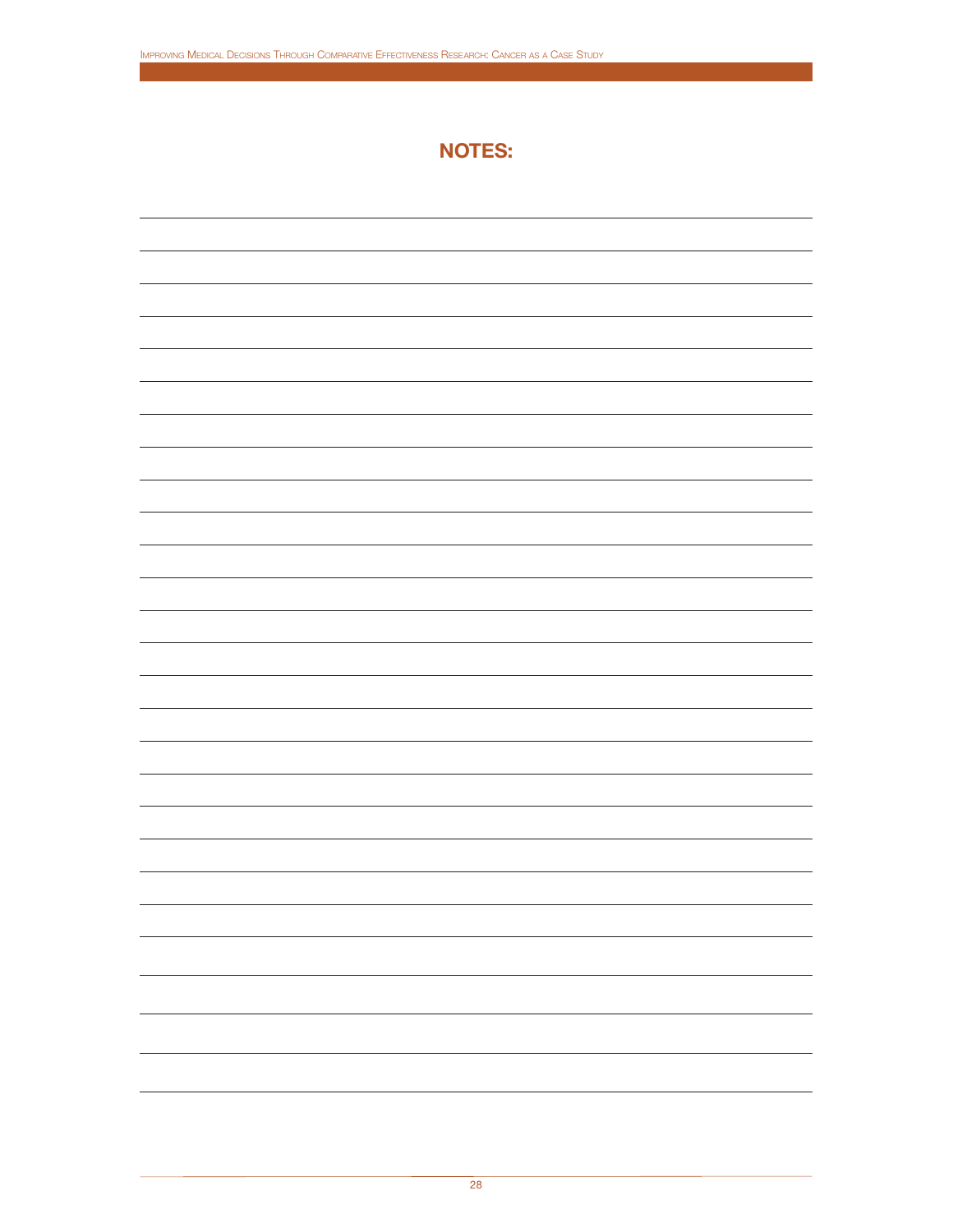# **NOTES:**

| - |
|---|
|   |
|   |
|   |
|   |